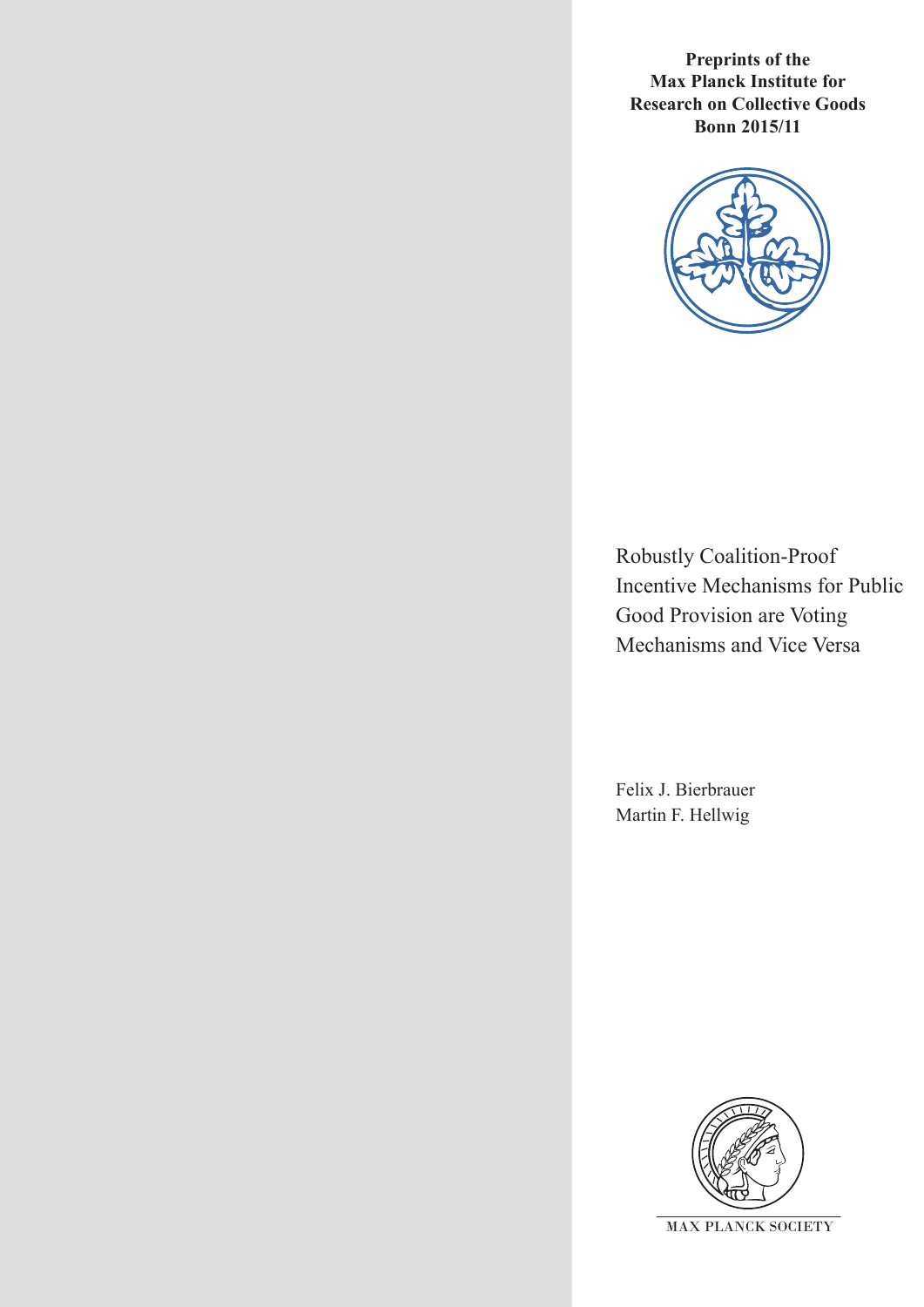

# **Robustly Coalition-Proof Incentive Mechanisms for Public Good Provision are Voting Mechanisms and Vice Versa**

Felix J. Bierbrauer / Martin F. Hellwig

revised version December 22, 2015

Max Planck Institute for Research on Collective Goods, Kurt-Schumacher-Str. 10, D-53113 Bonn http://www.coll.mpg.de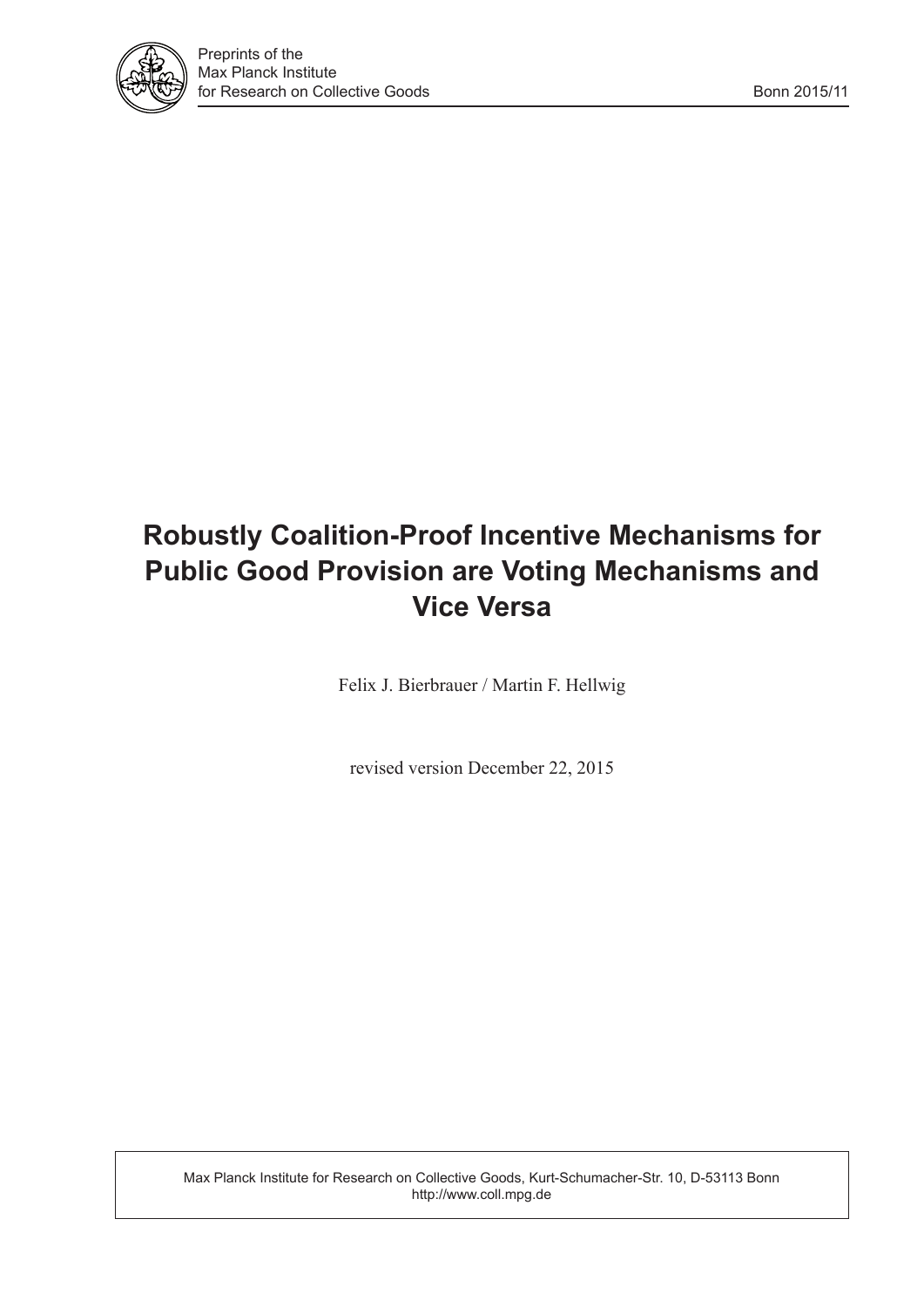# Robustly Coalition-Proof Incentive Mechanisms for Public Good Provision are Voting Mechanisms and Vice Versa<sup>∗</sup>

Felix J. Bierbrauer†and Martin F. Hellwig‡

December 22, 2015

#### Abstract

We study the relation between mechanism design and voting in public-good provision. If incentive mechanisms must satisfy conditions of robust coalition-proofness as well as robust incentive compatibility, the participants' contributions to public-good provision can only depend on the level of the public good that is provided and that level can only depend on the population shares of people favouring one level over another. For a public good that comes as a single indivisible unit the outcome depends on whether or not the share of votes in favour of provision exceeds a specified threshold. With more provision levels for the public good more complicated mechanisms can be used but they still involve the counting of votes rather than any measurement of the participants' willingness to pay. The paper thus provides a foundation for the use of voting mechanisms.

Keywords: Public-good provision, Mechanism Design, Voting Mechanisms

JEL: D60, D70, D82, H41

<sup>∗</sup>We are grateful for the comments of three anonymous referees and the editor Marco Ottaviani. We also benefitted from discussions with Alia Gizatulina, Mike Golosov, Kristoffel Grechenig, Christian Hellwig, David Martimort, Benny Moldovanu, and Nora Szech.

<sup>&</sup>lt;sup>†</sup>University of Cologne, Center for Macroeconomic Research, Albertus-Magnus-Platz, 50923 Köln, Germany. Email: bierbrauer@wiso.uni-koeln.de

<sup>‡</sup>Max Planck Institute for Research on Collective Goods, Kurt-Schumacher-Str. 10, 53113 Bonn, Germany. Email: hellwig@coll.mpg.de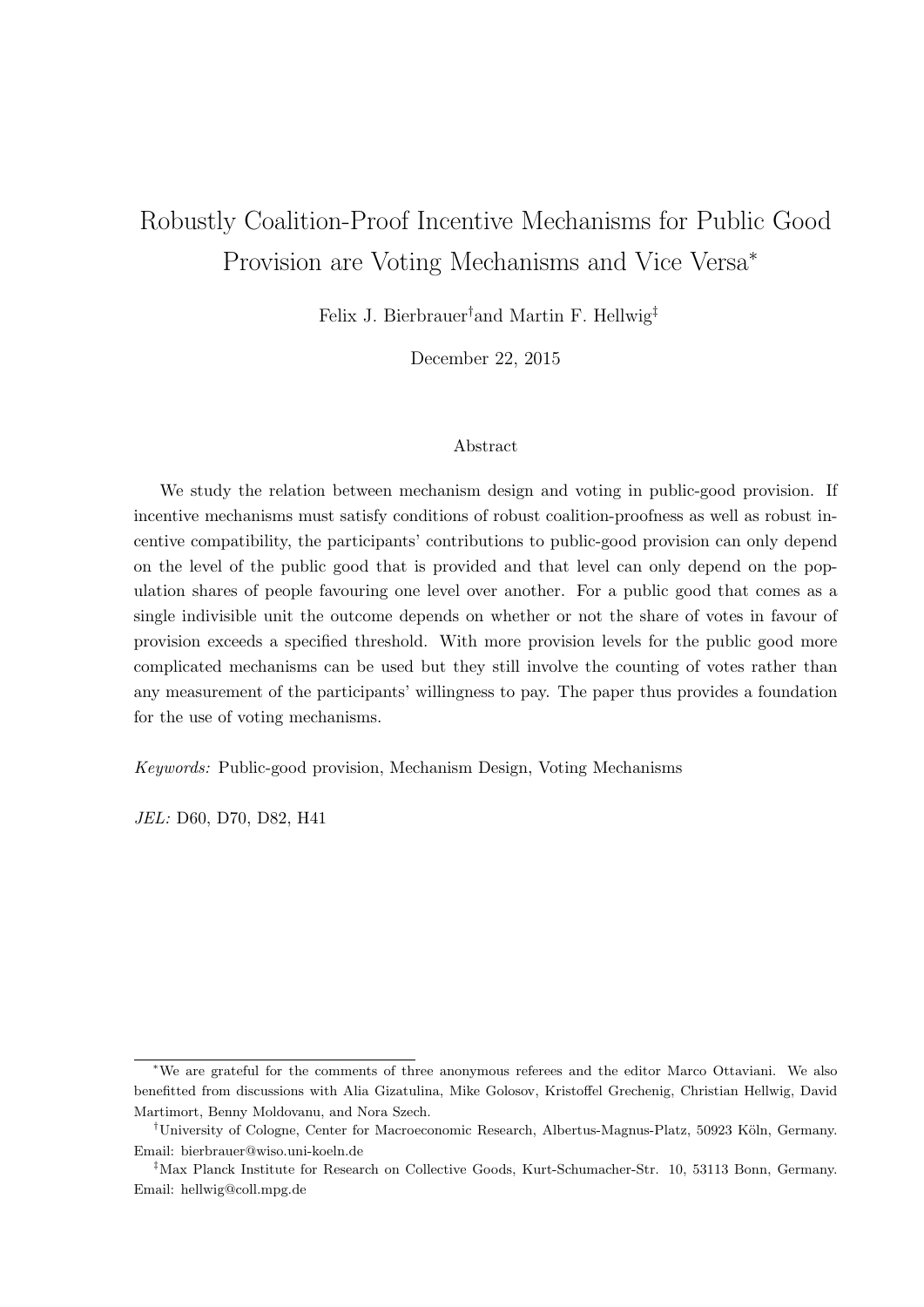#### 1 Introduction

The modern theory of public-good provision focusses on the incentives that individuals have to reveal their preferences for public goods. The key question is how to calibrate people's payments to their expressions of preferences so that they have no wish either to understate their preferences for the public good (so as to reduce their payments) or to overstate their preferences (so as to get a greater provision level at other people's expense).

In this paper, we argue that, in addition to individual incentive compatibility, we should also impose a condition of coalition-proofness. Coalition-proofness requires that there must not be any group of participants that is able to affect the public-goods provision level by coordinating its members' communication of preferences so as to make some of its members better off without making any other member worse off. We also argue that individual incentive compatibility as well as coalition-proofness should hold robustly, i.e., regardless of the specification of participants' beliefs about the other participants.<sup>1</sup>

We will also show that, under these conditions, any incentive mechanism for the provision of a public good must take the form of a voting mechanism, i.e., a mechanism under which the level of the public good that is provided depends on the number of people preferring this level over the alternatives, without regard to the intensities of people's preferences.<sup>2</sup> For a public good that comes as a single indivisible unit, we will show that any incentive mechanism that satisfies our requirements must take the form of a simple voting mechanism in which people vote for or against the provision of the public good and the provision rule conditions on the shares of votes for the two alternatives. For public goods with more than one provision level, admissible mechanisms can be more complicated but still they rely on numbers of people voting between different alternatives, rather than any expressions of preference intensities.

Our results thus provide a link between mechanism design and political economy approaches to public-goods provision. In practice, how much we spend on public-goods such as highways, national defense, or the judicial system – and also how much we spend on publicly provided private goods such as health care or education – is determined in the political system. Most democratic societies base public decision making on voting under the "one-person-one-vote-principle". This principle governs parliamentary elections, in particular in countries with proportional representation, where different parties are assigned seats in parliament in proportion to their shares on the popular vote. This principle also governs decision making by the elected parliament.<sup>3</sup>

Whereas in most countries voting is about the people who will become members of parliaments and governments, some countries have systems of direct democracy that allows people to

<sup>&</sup>lt;sup>1</sup>In imposing robustness, we follow Ledyard (1978) and Bergemann and Morris (2005), in imposing coalitionproofness, Bernheim et al. (1986).

<sup>&</sup>lt;sup>2</sup> We use the term "voting" in the narrow sense in which it is used in political science and political economy, rather than the wider sense in which it is used in social choice theory. Whereas Gibbard (1973) refers to a "voting scheme" as "any scheme which makes a community's choice depend entirely on people's preferences among the alternatives" (see also Satterthwaite (1975)), we reserve the term "voting" to those mechanisms that condition on population shares of agents expressing a preference for one alternative over another.

<sup>3</sup>Violations of the one-person-one-vote principle can be found in federal systems. The use of the electoral college in US presidential elections is a prominent example. These procedures are typically very controversial because they violate the one-person-one-vote principle.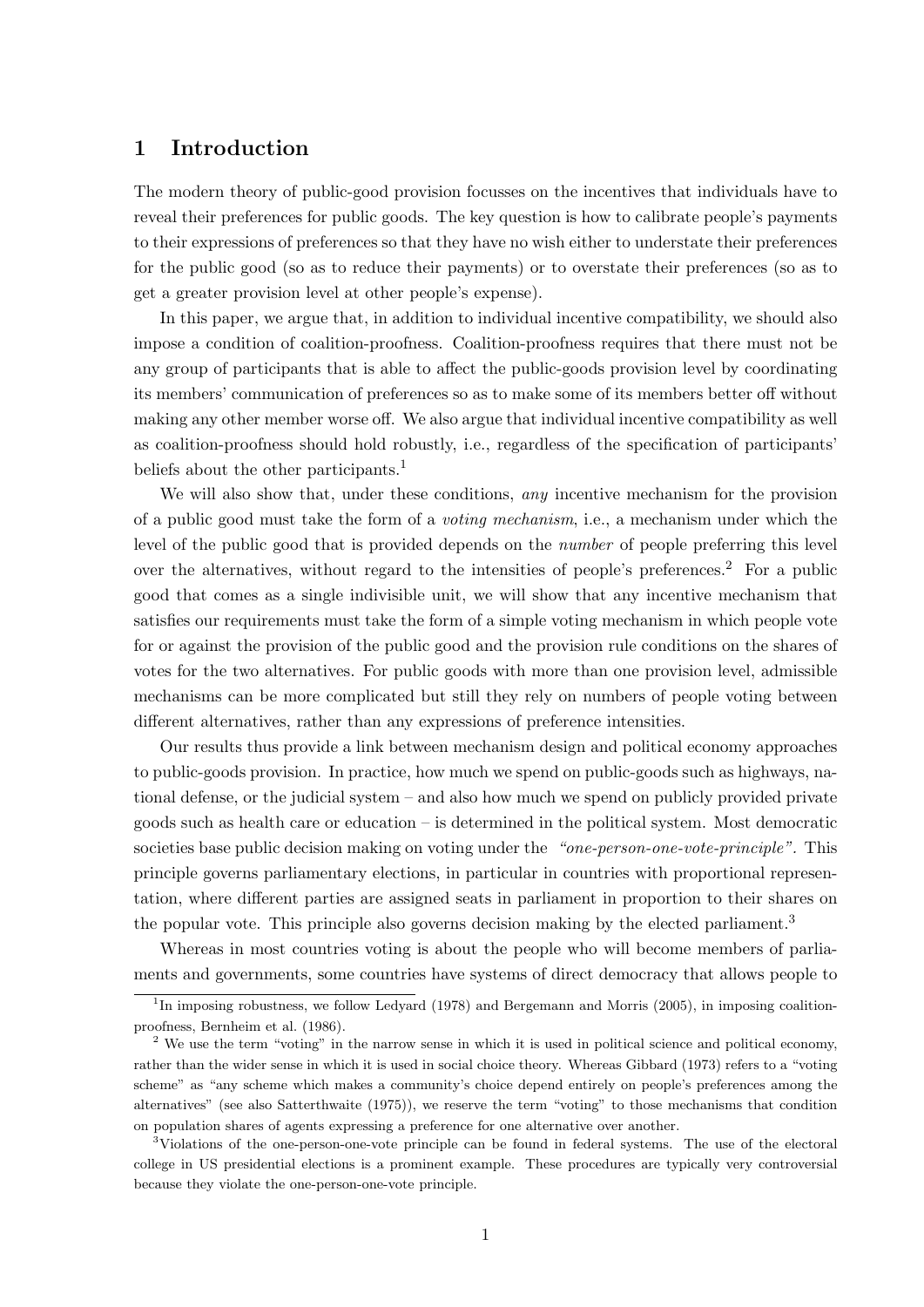vote directly on whether a public good is to be provided or not. In Switzerland, for example, there regularly are referenda on such questions. At the local level, the question might be whether to have a municipal swimming pool. At the national level, in recent decades, such referenda have approved large investments in the railway system, including the building of major new transalpine tunnels. Since 1989, there also have been several referenda on whether to abolish the Swiss army.<sup>4</sup>

Political science and political economy take it for granted that political decisions are taken through voting under the principle of "one-person-one-vote", and they study the implications for political decision making and for the allocation and use of resources in the public sector.<sup>5</sup> Economists have traditionally been critical because voting fails to take account of preference intensities and therefore can lead to inefficient outcomes.<sup>6</sup> If there are many people opposing the provision of the public good and few people promoting it, a voting mechanism will stipulate non-provision, which is sub-optimal if the proponents could draw very large benefits from the public good, and the opponents do not feel very strongly about the matter. Our analysis shows that this criticism is irrelevant if public-good provision mechanisms must be robustly incentive-compatible and coalition-proof as well as anonymous. Mechanisms that take account of preference intensities necessarily violate one of these conditions.<sup>7</sup>

Because voting can lead to inefficient outcomes, our results imply that it may be impossible to implement a first-best public-good provision rule. In contrast to previous impossibility results, this finding does not involve participation constraints or multi-dimensional hidden characteristics but follows directly from the observation that coalition-proofness and robust incentive compatibility together destroy the possibility of conditioning on intensities of preferences.

The remainder of this paper is organized as follows. Section 2 contains a discussion of related work. Section 3 uses an example to explain in more detail why individual incentive compatibility conditions ought to be supplemented by conditions of coalition-proofness and robustness.

<sup>&</sup>lt;sup>4</sup>The politics of the choice between representative and direct democracy is an important subject of its own. In countries with a representative system, the political establishment tends to be opposed to referenda, which would reduce its power. However, in highly controversial choices, the greater political legitimacy of a referendum may be needed. For example, in 2011, a referendum in the German region of Baden-Württemberg served to overcome a deadlock between the political authorities and a popular movement opposing a project involving massive investments and massive remodeling of the train station in the city of Stuttgart.

 $5T$ ypically the focus is on majority voting and on a setting with two alternatives. Models of direct democracy often consider a sequence of binary voting decisions and study the conditions under which such a sequence converges to a Condorcet winner. Models of political agency study elections in which an incumbent runs against a newcomer. In Downsian models of political competition voters face a choice between two political platforms.

 $6$ Thus, Buchanan and Tullock (1962) argue that vote-trading would be desirable because it provides a way to overcome this problem. Similarly, Casella (2005) argues that intensities could be taken into account if voters had an endowment of votes and could assign more votes to issues that are of greater importance to them. Goeree and Zhang (2013) propose to replace votes by monetary bids.

<sup>7</sup>When we refer to voting mechanisms, we do not necessarily mean majority rule. A mechanism involving majority voting can be but need not be optimal. If, at the stage of mechanism design, there is prior information that beneficiaries of the public good feel strongly about it and opponents do not, it may be desirable to have a rule by which the public good is already provided if a sufficiently large minority votes in favor. Majority voting is likely to be desirable if there is no such prior information about potential biases in voting.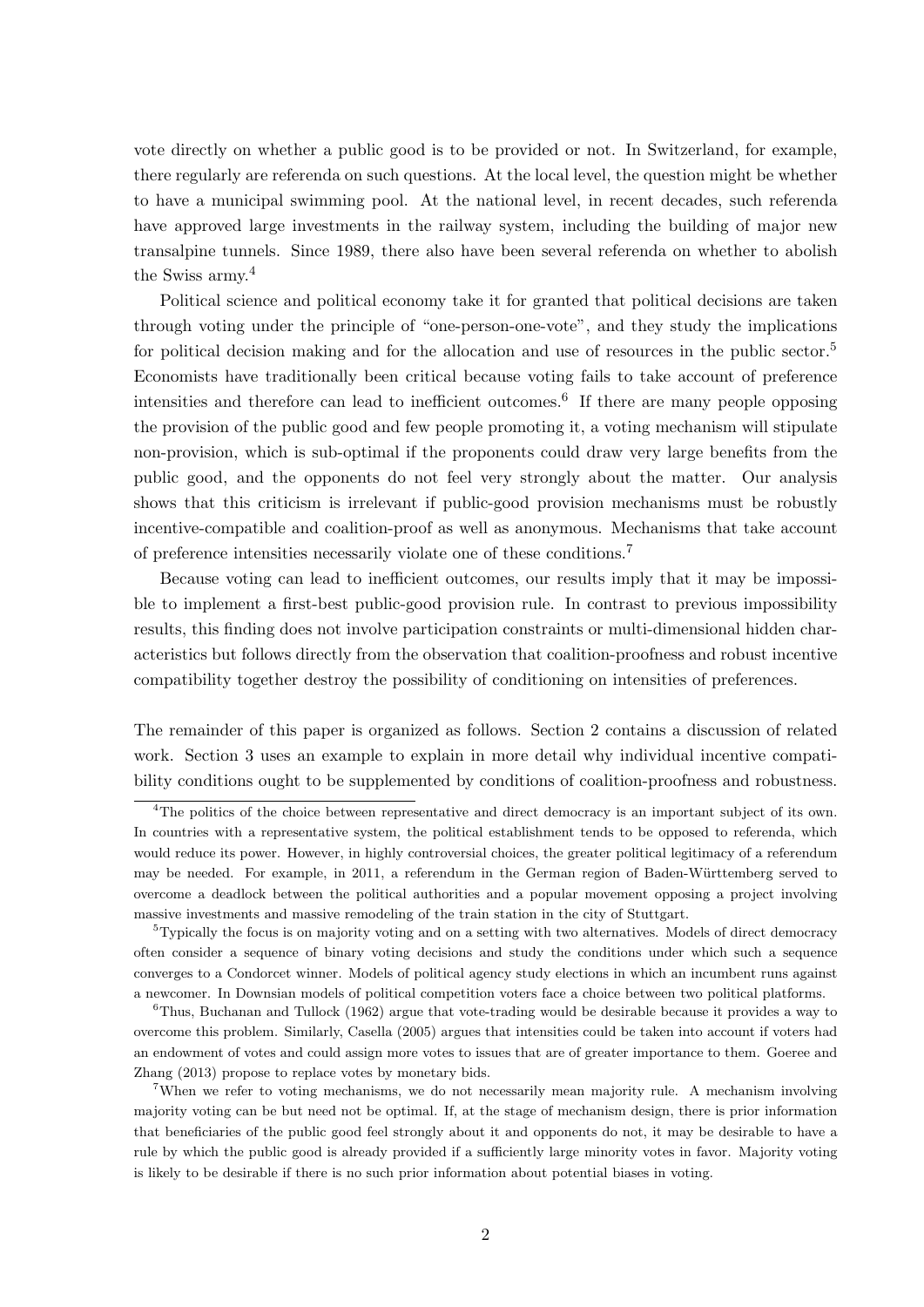Subsequently, Section 4 presents our formal model and introduces the requirements of robust implementability and robust coalition-proofness. Section 5 gives our main result, i.e., the characterization of robustly implementable and robustly coalition-proof public-goods provision and discusses its welfare implications. In Section 6 we discuss several extensions of our analysis. The last section contains concluding remarks. All proofs are in the Appendix.

### 2 Related work

In social choice and mechanism design theory, there is an extensive literature on the implications of having coalitions coordinating their members' behaviors in order to manipulate overall outcomes.<sup>8</sup> In this literature, Bennett and Conn (1977), Green and Laffont (1979) and Crémer (1996) are most closely related to our work. These papers show that Groves mechanisms, which provide for dominant-strategy implementation of first-best public-good provision rules, are vulnerable to certain deviations by coalitions of agents acting together. In Section 3 below, we replicate their finding and show that in fact there are two distinct types of failures of coalitionproofness: First, there is a failure of coalition-proofness that arises whenever incentive concerns require the mechanism to collect more money than is needed in order to pay for the cost of public-good provision. In this case, a collective deviation by all participants may reduce payments without changing the level of public-good provision. In addition to this type of failure, which has been the focus of the earlier literature, we find a second type of failure in situations in which no one individual is pivotal and therefore, under a Groves mechanism, all individuals make the same payments: A set of individuals can benefit from a collective deviation that eliminates public-good provision because their benefits, while positive, are smaller than the payments they have to make. Likewise, all individuals for whom the benefit exceeds the per capita cost may have an incentive to collectively exaggerate their valuations.

The contributions of Moulin (1980) and Peleg and Sudhölter (1999) are also related to our work. Moulin considers a model of social choice with a finite set of alternatives. Under the assumption that, for some linear order over the set of alternatives, agents have singlepeaked preferences, he shows that the median-voter mechanism is dominant-strategy incentivecompatible, for coalitions of agents as well as individuals.  $9$  Peleg and Sudhölter (1999) extend his analysis to allow for single-peaked preferences over multidimensional sets of alternatives and generalized median-voter mechanisms. For the public-good provision problem with quasilinear preferences, we establish coalition-proofness not just for the median-voter mechanism, i.e., majority voting, but for all voting mechanisms, i.e., all mechanisms that condition only on numbers of votes.

The literature contains different formalizations of the notion of coalition-proofness. In the spirit of Gibbard (1973) and Satterthwaite (1975), the first generation of papers all used a

<sup>8</sup> Early work includes Bennett and Conn (1977), Barbera (1979), Dasgupta et al. (1979), Green and Laffont (1979), and Moulin (1980, 1999).

<sup>9</sup>The median-voter mechanism asks people to report their preferred alternatives and selects the median of the reported "peaks". As is well known, if participants have single-peaked preferences over a linearly ordered set of alternatives, this mechanism is equivalent to majority voting. Moulin (1980) actually deals with the slightly more complicated case of a median-voter mechanism with the addition of phantom voters with fixed and known peaks.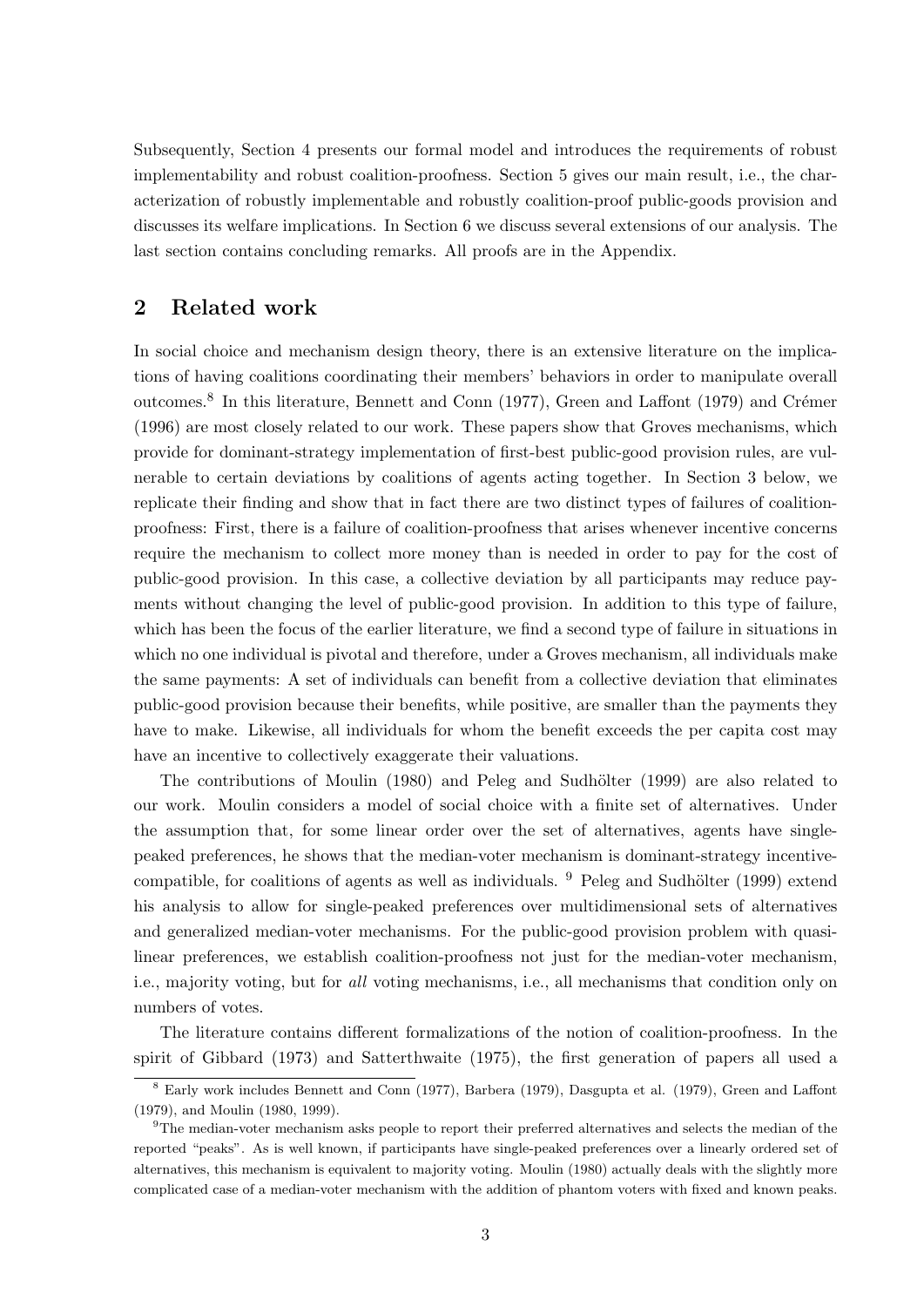dominant-strategy direct-mechanism approach, requiring that telling the truth about one's preferences be a dominant strategy for coalitions (with a Pareto criterion for assessing the advantages of deviations for coalition members) as well as individuals.<sup>10</sup> This approach pays no attention to the information and incentive problems that might affect the deviating coalitions themselves.

Subsequent work has begun to allow for such restrictions on coalition formation. Thus, for normal-form games of complete information, Bernheim et al. (1986) introduce a concept of coalition-proof Nash equilibrium, in which coalitions are required to be themselves immune to deviations by sub-coalitions (which in turn must be immune... ). This restriction on coalition formation plays an important role in Peleg and Sudhölter (1999); without it, generalized medianvoter rules for models with single-peaked preferences over multidimensional sets of alternatives would not generally be coalition-proof.<sup>11</sup>

Laffont and Martimort (1997, 2000) and Che and Kim (2006) study "collusion proofness" in a framework involving Bayes-Nash rather than dominant-strategy implementation. They are particularly concerned about internal incentive compatibility conditions, i.e., the question whether coalition members have proper incentives to divulge their private information to "the coalition" and the question whether they have proper incentives to do what "the coalition" stipulates they do. To study the restrictions that such internal incentive compatibility conditions impose on coalitions, they use an extensive-form representation of communication between a (fictitious) coalition organizer and the coalition members.

Our approach in this paper follows the early literature in imposing coalition-proofness axiomatically, without considering coalition formation and communication between coalition members as part of a strategic game. However, unlike the early literature, we use a robust Bayesian approach, and we use the Bernheim et al. (1986) version of coalition-proofness where deviations by coalitions must themselves be immune to deviations by sub-coalitions that in turn are immune to deviations by sub-sub-coalitions, and so forth. Since sub-coalitions with only one member are included, this approach also takes care of individual incentive compatibility in coalitions.

We prefer the Bayesian approach to the dominant-strategy approach because the Bayesian approach is explicit about the role of beliefs and information in participants' decision making. However, we share the view, expressed by Ledyard (1978) and Bergemann and Morris (2005), that mechanism design should not condition on individual beliefs. This is why we impose the Bergemann and Morris (2005) condition of robustness.<sup>12</sup>

It is well known that, at the level of individual decision making, the implications of robust Bayes-Nash and dominant-strategy implementability for mechanism design are the same, so

<sup>&</sup>lt;sup>10</sup> The requirement is referred to as "group incentive compatibility" by Bennett and Conn (1977), "group strategy-proofness" by Barberà (1979) and Moulin (1980), "coalition incentive compatibility" by Green and Laffont (1979), "implementability in coalitionally dominant-strategies" by Dasgupta et al. (1979), and "strong coalition-proofness" by Peleg and Sudhölter (1999).

 $11$ Hence their distinction between coalition-proofness, as in Bernheim et al. (1986), and "strong coalitionproofness", which is Barberà's (1979) or Moulin's (1980) "group strategy-proofness".

 $12$ Börgers and Smith (2014), and Börgers (2015) suggest that this condition might be too strong. Allowing for indirect mechanisms, they suggest that, by the arguments of Ledyard (1978) and Bergemann and Morris (2005), the strategic game induced by an incentive mechanism should be independent of the belief system, but equilibrium outcomes need not be.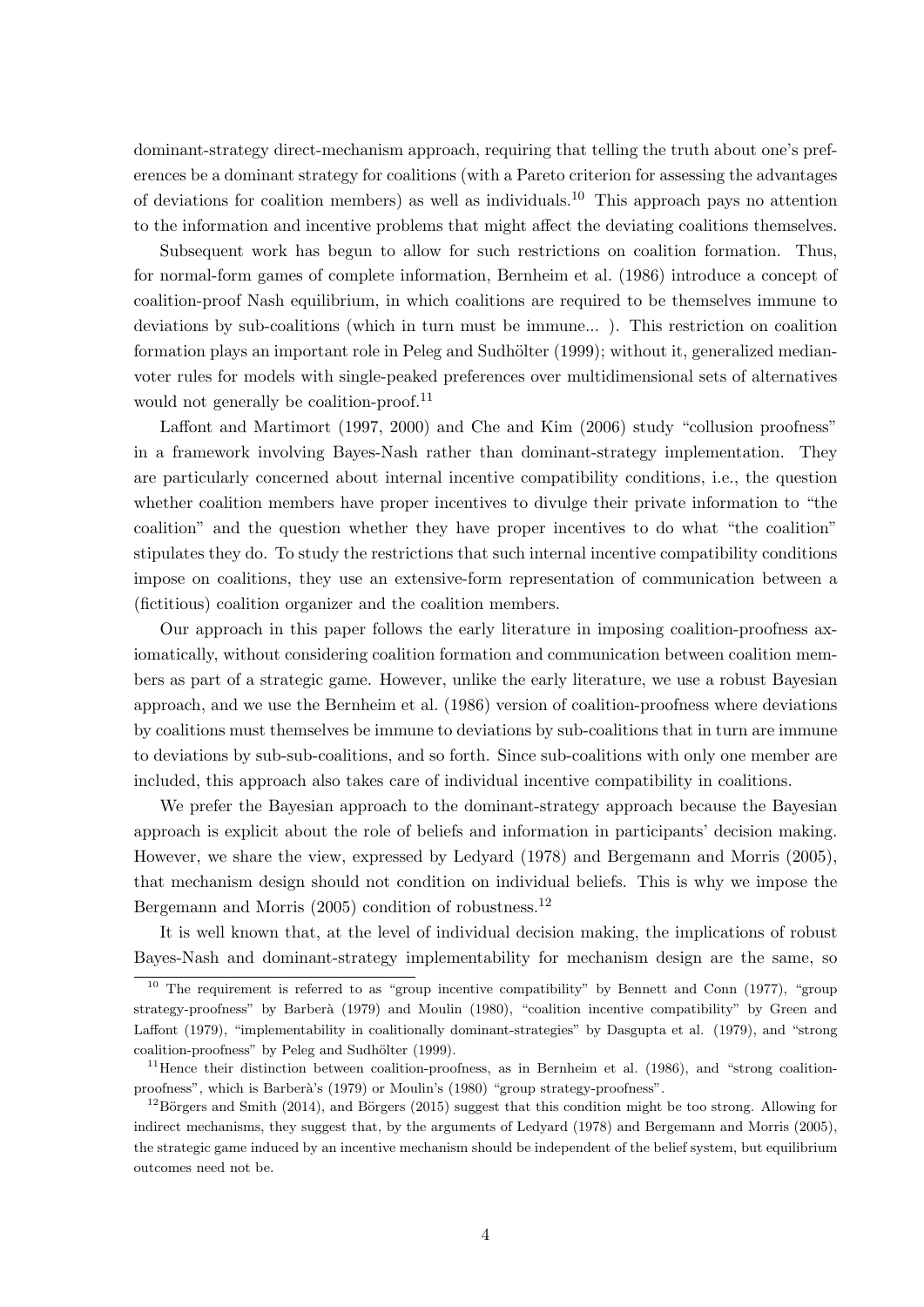the distinction might seem unimportant. However, the distinction makes a difference for the analysis of coalition-proofness. As shown by Laffont and Martimort (1997, 2000), the Bayes-Nash approach lends itself to the analysis of incentive compatibility inside a coalition.

In this respect, the dominant-strategy approach is equivalent to a requirement of ex post coalition-proofness, i.e., a requirement that participants cannot gain from collective manipulations that are conditioned on the *actual* state of the economy; it is also equivalent to Bayes-Nash coalition-proofness for all complete-information belief systems, i.e. all belief systems in which participants "know" the state of the economy.<sup>13</sup> Robust Bayes-Nash coalition-proofness, i.e., Bayes-Nash coalition-proofness for all belief systems is of course more demanding than Bayes-Nash coalition-proofness for all complete-information belief systems, or ex post coalitionproofness. We require robust Bayes-Nash coalition-proofness but, as we go along, we will explain how our analysis would have to be modified if we used a concept of ex post coalition-proofness (or the dominant-strategy approach) instead. Our main findings are unaffected by these changes.

With ex post coalition-proofness, or with Bayes-Nash coalition-proofness for complete-information belief systems, there is a presumption that coalitions know even those aspects of the state of the economy that pertain to people who are not coalition members. This presumption is unreasonable.<sup>14</sup> In a companion paper, Bierbrauer and Hellwig  $(2015)$ , we therefore weaken the concept of coalition-proofness by requiring that collective deviations by blocking coalitions must not depend on belief systems and that such deviations are attractive to coalition members regardless of what their beliefs may be. Using the simplifications provided by a large economy we find that, in the public-good provision problem with private values, social choice functions satisfying a natural monotonicity condition are immune to robustly blocking coalitions if and only if they can be implemented by voting mechanisms. The conclusion is the same, but the concept and the formal arguments are different as they must take account of the lack of information in the design of collective deviations.

Requirements of coalition-proofness had previously been introduced in a series of related papers by Bierbrauer (2009, 2012, 2014) on optimal taxation and public-goods provision in economies with a continuum of agents. The analysis in those papers focuses on the interaction between different dimensions of incentive compatibility that arises when individuals differ not only in their earning abilities, as in Mirrlees (1971), but also in their public-goods preferences.

#### 3 Why Coalition-Proofness Matters

In this section, we use an example to explain why coalition-proofness matters for public-good provision. In the example, there are  $n$  individuals who must decide on a public good that comes as a single indivisible unit. The per-capita cost of providing this unit is equal to 4. The benefit

<sup>&</sup>lt;sup>13</sup> These "equivalences" are to be considered *ceteris paribus*, i.e., as assumptions about information and beliefs are varied, all other aspects of the coalition-proofness concept are held fixed, such as whether or not the Bernheim et al. (1986) restriction to coalitions that are themselves sub-coalition-proof is imposed, whether the Pareto criterion is applied with a strict inequality for all coalition members or with a weak inequality for all and a strict inequality for some, and whether or not side payments between coalition members are allowed.

<sup>&</sup>lt;sup>14</sup>In Laffont and Martimort (1997, 2000) and Che and Kim (2006), this problem does not arise because the analysis focuses on the grand coalition of all participants.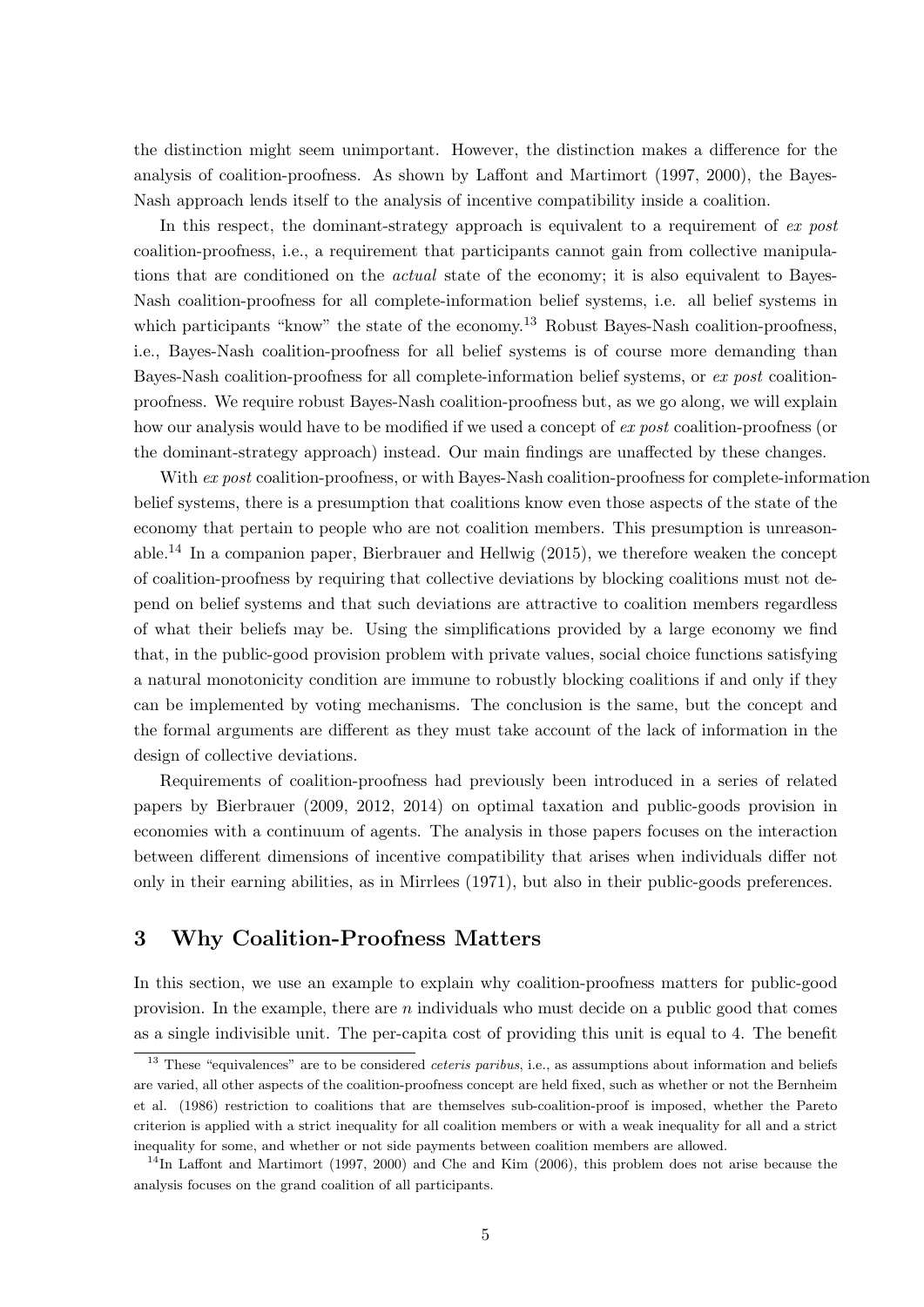an agent draws from the public good if provided is either 0, or 3, or 10. Thus, if  $S_3$  and  $S_{10}$ are the numbers of agents with valuations 3 and 10, a first-best provision rule requires that the public good be provided if  $3S_3 + 10S_{10} > 4n$  and not be provided if  $3S_3 + 10S_{10} < 4n$ . For specificity, we consider a rule under which the public good is also provided if  $3S_3 + 10S_{10} = 4n$ .

The valuations  $v_i, i = 1, ..., n$ , are the participants' private information. In designing an incentive mechanism to elicit this information, one must take account of the strategic interdependence of the different agents' behaviors. Traditionally this is done by requiring implementation through dominant-strategy equilibria or implementation through Bayes-Nash equilibria. We first consider dominant-strategy implementation.

Dominant-Strategy Implementation. A Clarke-Groves mechanism serves to implement the efficient provision rule in dominant strategies without requiring the mechanism designer himself to make a contribution to the public good.<sup>15</sup> Such a mechanism asks each agent to report his valuation for the public good and applies the efficient provision rule to the reported valuations. The mechanism determines the payments people must make so that, for each agent, truly reporting his own valuation is a dominant strategy. Together with the provision rule, the payment rules force agents to take account of the externalities that their choices impose on others; see Clarke (1971) and Groves (1973). Thus, in our example, a Clarke-Groves mechanism specifies the payment of any agent i as a function  $p_i$  of the agent's reported valuation  $\hat{v}_i$  and the numbers  $\hat{S}_3$  and  $\hat{S}_{10}$  of other agents reporting valuations 3 and 10, such that

$$
p_i(\hat{v}_i, \hat{S}_3, \hat{S}_{10}) = h_i(\hat{S}_3, \hat{S}_{10}) + 4n - 3\hat{S}_3 - 10\hat{S}_{10} \quad \text{if} \quad 4n \le \hat{v}_i + 3\hat{S}_3 + 10\hat{S}_{10} \,, \tag{1}
$$

and

$$
p_i(\hat{v}_i, \hat{S}_3, \hat{S}_{10}) = h_i(\hat{S}_3, \hat{S}_{10}) \quad \text{if} \quad 4n > \hat{\theta}_i + 3\hat{S}_3 + 10\hat{S}_{10} \,, \tag{2}
$$

where

$$
h_i(\hat{S}_3, \hat{S}_{10}) = \max[0, 3\hat{S}_3 + 10\hat{S}_{10} - 4(n-1)].
$$
\n(3)

For illustration, we consider the case  $n = 10$ . Table 1 shows how the payments that agents make depend on their own valuations  $v_i$  and on the aggregate valuation  $\bar{V} := 3S_3 + 10S_{10}$ .<sup>16</sup>

<sup>&</sup>lt;sup>15</sup>A Clarke-Groves mechanism is a special mechanism in the more general class of Groves mechanisms. Green and Laffont (1977) show that under very general conditions every dominant-strategy mechanism that implements an efficient outcome must be a Groves mechanism.

<sup>&</sup>lt;sup>16</sup>The entries of the table are derived from equations (1) - (3) by noting that, under truthtelling, the aggregate reported valuation of the other agents,  $3\hat{S}_3 + 10\hat{S}_{10}$ , is equal to the difference between the overall aggregate valuation  $\overline{V}$  and the agent's own valuation  $v_i$ . Thus, for  $v_i = 3$  and  $\overline{V} = 3S_3 + 10S_{10} = 41$ , the aggregate valuation of the other agents,  $3\hat{S}_3 + 10\hat{S}_{10}$ , is 38, so (3) implies  $h_i(\hat{S}_3, \hat{S}_{10}) = 38 - 4 \cdot 9 = 2$ , and (1) implies  $p_i(\hat{v}_i, \hat{S}_3, \hat{S}_{10}) = 4$ , as shown in the table.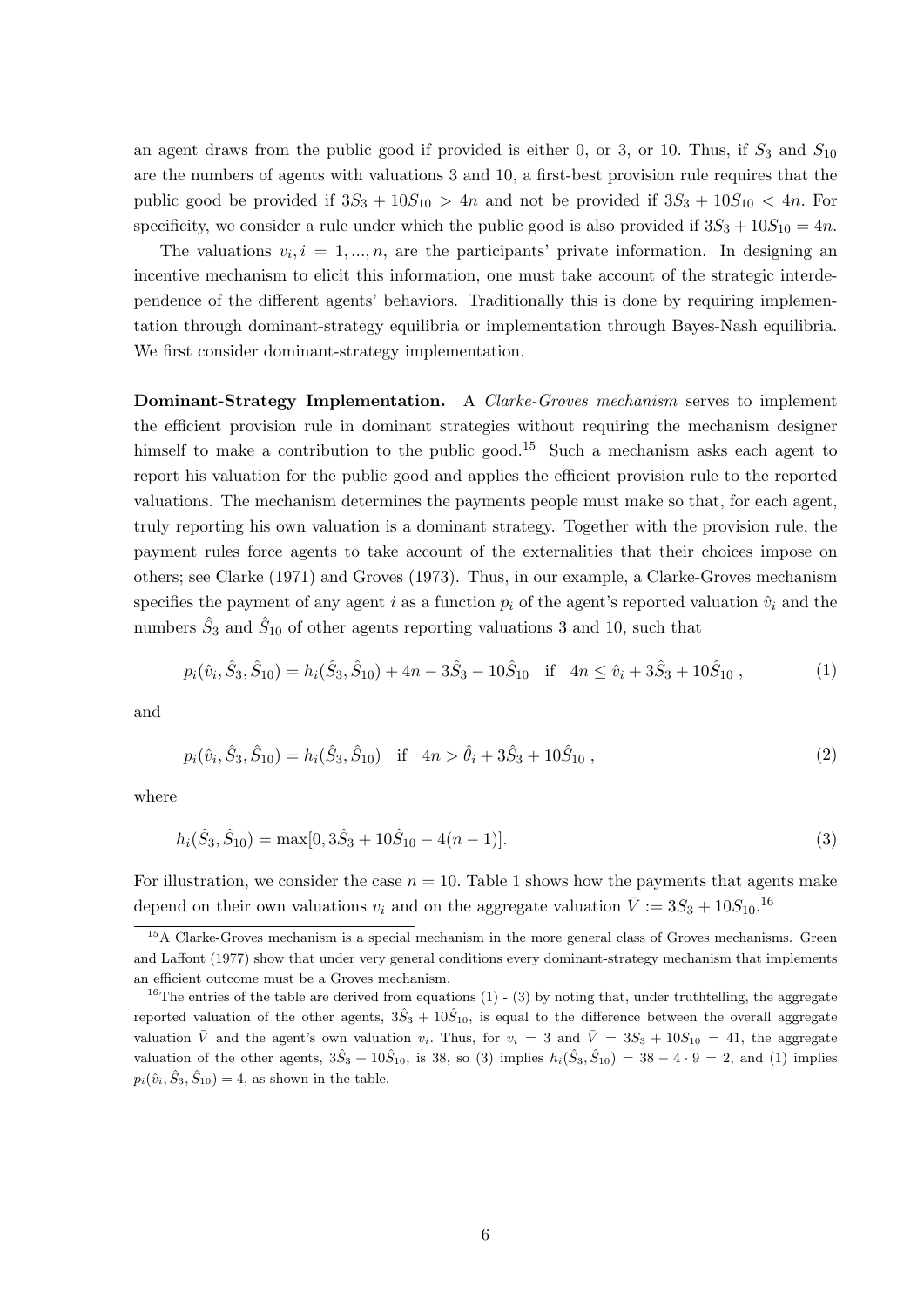Table 1.

|                                                  | $v_i=0$                                                        | $v_i=3$ | $v_i=10$                       |
|--------------------------------------------------|----------------------------------------------------------------|---------|--------------------------------|
| $\bar{V} \leq 36$<br>and the second              |                                                                | $p_i=0$ | $p_i=0$                        |
| $36 < \bar{V} < 40$ $p$<br>$40 \le \bar{V} < 46$ | $\begin{array}{l}\np_i = 0 \\ p_i = \bar{V} - 36\n\end{array}$ | $p_i=0$ | $p_i=0$                        |
|                                                  | $p_i=4$                                                        |         | $p_i = 4$ $p_i = 50 - \bar{V}$ |
| $46 \leq \bar{V}$                                | $p_i=4$                                                        | $p_i=4$ | $p_i=4$                        |

Depending on the aggregate valuation  $\bar{V}$ , there are four distinct cases: If  $\bar{V}$  is sufficiently low (below 36) or if  $\bar{V}$  is sufficiently high (above 46), the mechanism provides for equal cost sharing, so everybody pays 0 if  $\bar{V}$  is low, and everybody pays 4 if  $\bar{V}$  is high. In between, the mechanism deviates from equal cost sharing. For  $\bar{V}$  between 40 and 46, the public good is provided, agents with valuations 0 and 3 each pay 4, but agents with valuation 10 pay more.<sup>17</sup> For  $\bar{V}$  between 36 and 40, the public good is not provided, but even so, agents with valuation 0 must pay. These payments are imposed to ensure truthtelling by agents with valuation 3 in those instances where they are pivotal. Thus, for  $\overline{V} = 41$ , which results from having  $S_0 = 1, S_3 = 7$ , and  $S_{10} = 2$ , any agent with  $v_i = 3$  might avert the provision of the public good by reporting  $\hat{v}_i = 0$  instead of  $\hat{v}_i = v_i = 3$ . By (2) and (3), however, his payment would not fall to 0 but to 2.<sup>18</sup> Because the payment reduction is less than the utility loss from not having the public good provided, the agent prefers to report the true valuation 3. One easily checks that, quite generally, truthtelling dominates all other choices. In those instances where an agent is pivotal for the decision on public-good provision, the dominance is actually strict, i.e. truthtelling provides a strictly higher payoff than the alternatives.

However, the Clarke-Groves mechanism in our example is not coalition-proof. To see this, suppose that  $S_0 = 0, S_3 = 7$ , and  $S_{10} = 3$ . Then  $\overline{V} = 51$ , the public good is provided, and everybody pays 4. The seven agents with valuation 3 get a net payoff equal to −1, whereas they would get 0 if they all jointly reported a valuation of 0. To implement the first-best outcome, the mechanism relies on their information but, from their perspective, the first-best outcome is worse than the outcome they would get if they all misrepresented their information. A coalition of these agents would prevent the public good from being provided if  $S_0 = 0, S_3 = 7$ , and  $S_{10} = 3.$ 

Bennet and Conn (1977) and Green and Laffont (1979) have previously shown that quite generally Groves mechanisms are incompatible with coalition-proofness. Their notion of coalitionproofness however is different from ours in that they consider coalitions to be unconditional arrangements that a subset of agents might have entered into before knowing what their valuations actually are. In contrast, we allow for coalition membership to depend on agents' valuations, so in the example just given we have a coalition of the seven agents with valuation 3.<sup>19</sup>

<sup>&</sup>lt;sup>17</sup>For example, if  $\bar{V} = 42$ , the aggregate valuation  $3\hat{S}_3 + 10\hat{S}_{10} = \bar{V} - 10$  of agents other than one with valuation 10 is only 32, so (1) and (3) imply that agents with valuation 10 must pay 8. This constellation arises, for instance, if  $S_0 = 3, S_3 = 4$ , and  $S_{10} = 3$ .

<sup>&</sup>lt;sup>18</sup>The mechanism would behave as if  $S_0$  were equal to 2,  $S_3 = 6$ , and  $S_{10} = 2$ , and the aggregate valuation was equal to 38.

 $19$ Moreover, our notion of coalition-proofness is consistent with the requirement that the use of privately held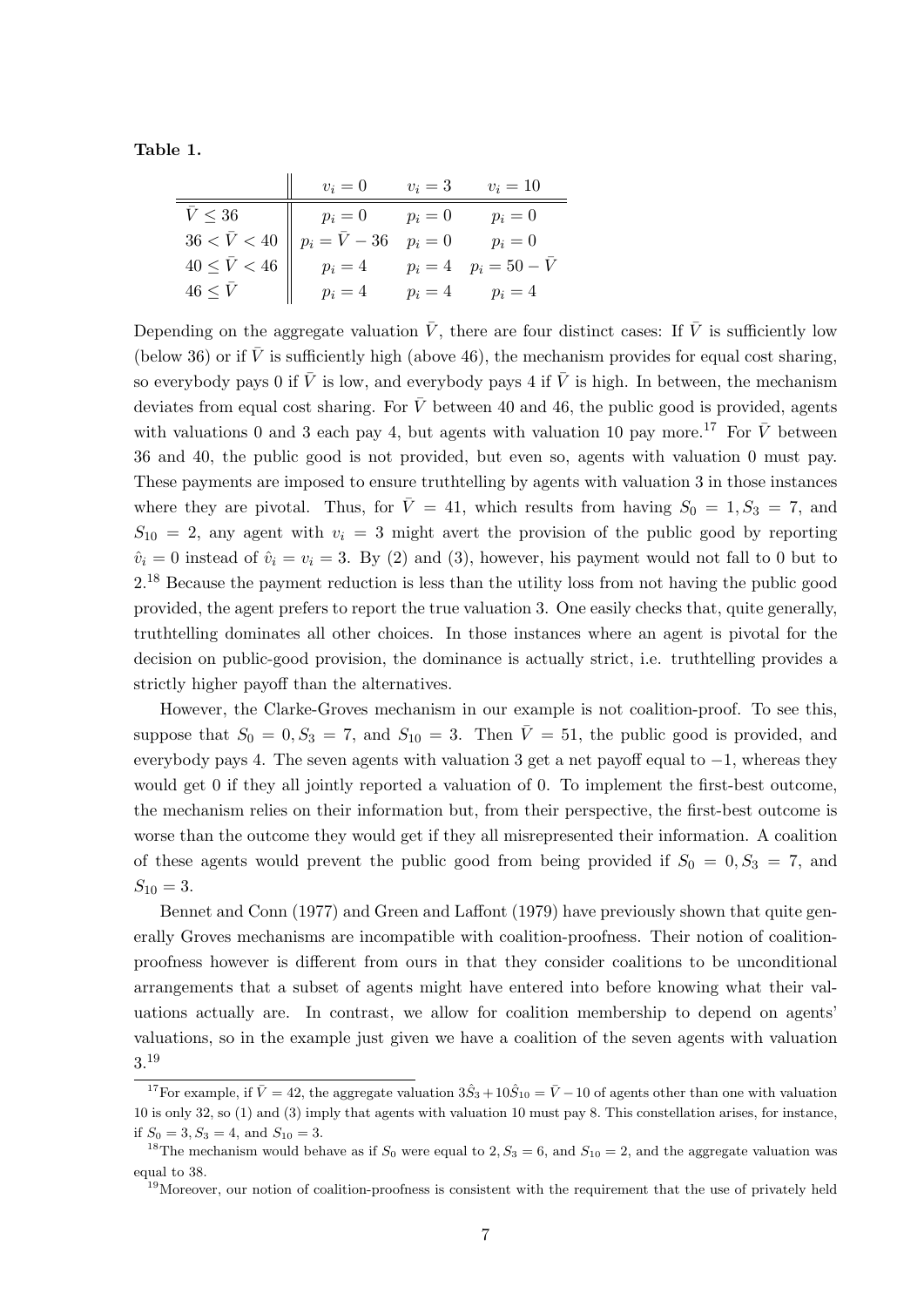More importantly, whereas Bennet and Conn (1977) and Green and Laffont (1979) proved the failure of coalition-proofness by simply showing that incentive schemes cannot satisfy the conditions for individual incentive compatibility and for coalition incentive compatibility at the same time, we focus on the implications of imposing coalition-proofness as well as individual incentive compatibility. In the process, we find that there are actually two types of failures of coalition-proofness, the one considered by Bennet and Conn (1977) and Green and Laffont (1979) and the one considered above. For the coalition just studied, coalition-proofness fails because, for the constellation  $S_0 = 0, S_3 = 7, S_{10} = 3$ , the decision to provide the public good requires truthful reporting by a set of people who all would be better off if the public good was not provided. A second type of failure of coalition-proofness appears when  $36 < \bar{V} < 40$ . In this case, the grand coalition of all participants can benefit by falsely reporting that all valuations are equal to 0. The provision decision is unaffected but total payments are reduced from  $(\bar{V}-36) \cdot S_0$ to 0.<sup>20</sup> The first type of failure of coalition-proofness involves a coalition changing the level of public good provision, the second type a coalition changing the level of aggregate payments while leaving the level of public-good provision unchanged.<sup>21</sup>

Whereas the analysis of Bennet and Conn (1977) and Green and Laffont (1979) focuses on the second type of failure of coalition-proofness, in our analysis, both types are important. As we will formally show below, the second type of failure of coalition-proofness can only be avoided if the participants' payments depend only on the level of public-good provision. If an incentive-compatible mechanism stipulates the same level of public-good provision for two distinct preference profiles, then it must also stipulate the same values of agents' payments for these two profiles; if it fails to do so, it is not coalition-proof. To avoid the first type of failure of coalition-proofness, the mechanism must abstract from preference intensities and consider only the number of participants expressing an ordinal preference for one outcome over another.

Bayes-Nash Implementation and Robustness. In the Bayes-Nash approach to implementation, the impact of coalition-proofness depends on whether participants are deemed to have independent or correlated values. With independent private values, coalition-proofness imposes similar restrictions on Bayes-Nash implementation as on dominant-strategy implementation. With correlated private values, however, apart from exceptional cases, coalition-proofness im-

information within a coalition must respect incentive constraints. In this respect, we follow Laffont and Martimort (1997, 2000), who treated the problem of organizing a coalition whose members would coordinate their reports as an mechanism design problem of its own, with distinct incentive and participation constraints for all participants. Laffont and Martimort, however, focussed on deviations by the grand coalition of all agents.

<sup>&</sup>lt;sup>20</sup>Similarly, if  $40 \le \bar{V}$  < 46, the grand coalition of all participants can benefit by falsely reporting all valuations are equal to 10. The public good continues to be provided but the aggregate payment is reduced from  $40 + (46 \bar{V}$ )  $\cdot$   $S_{10}$  to 40.

<sup>&</sup>lt;sup>21</sup>This second type of failure of coalition-proofness is related to the failure of budget balance. Whereas the Clarke-Groves mechanism never makes a deficit, it makes a surplus when  $36 < \bar{V} \leq 39$  or  $40 \leq \bar{V} < 46$ . In the argument given, the grand coalition's manipulation of reports eliminates this surplus. Note, however, that a mechanism requiring payments equal to 1 if  $\bar{V}$  < 40 and 4 if  $\bar{V} \geq 40$ , regardless of individual valuations, is coalition-proof as well as incentive-compatible but fails to satisfy budget balance if  $\bar{V}$  < 40. Whereas the second type of failure of coalition-proofness must go along with a failure of budget balance, there is no such link between the first type of failure of coalition-proofness and budget balance.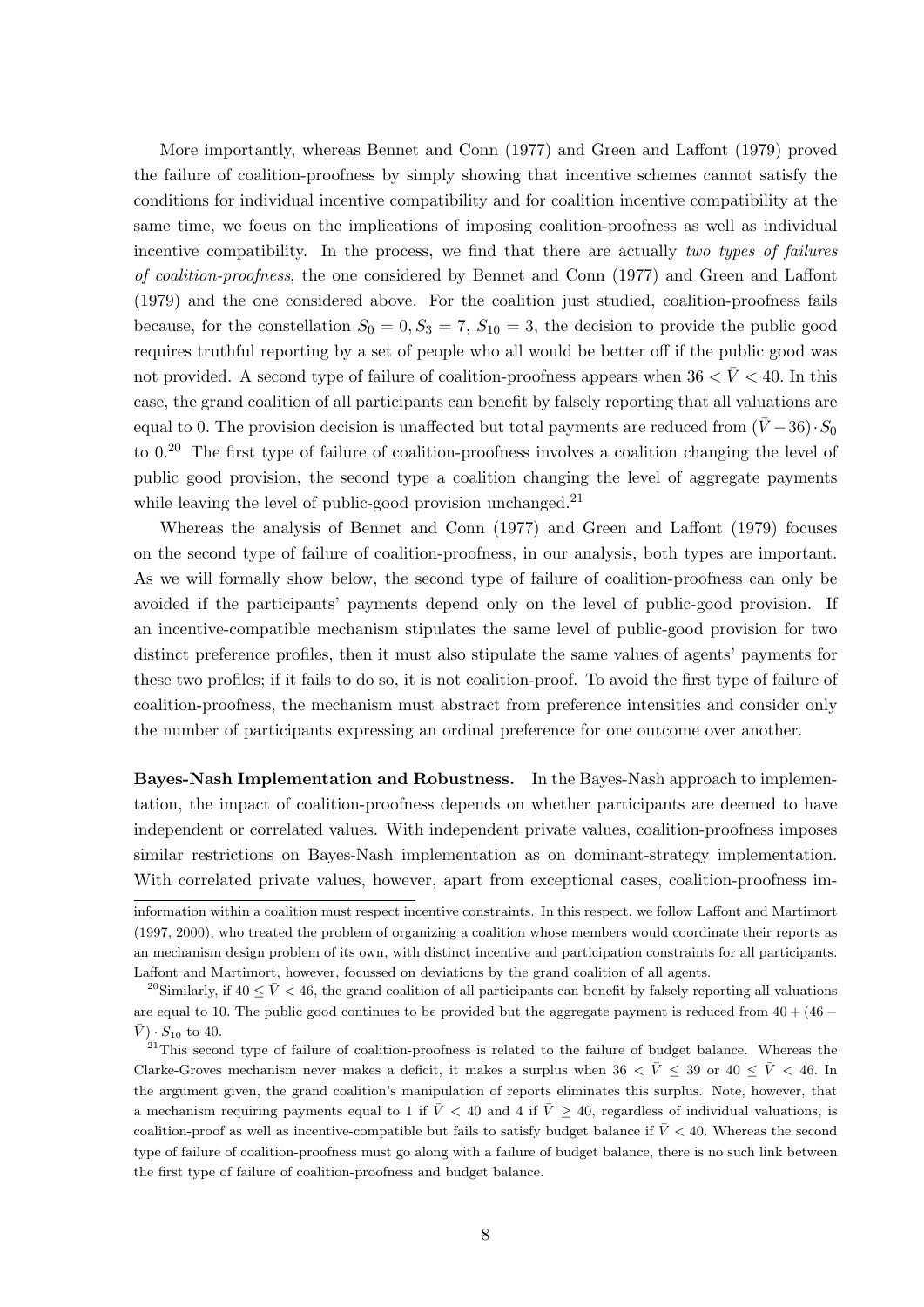poses no serious restrictions at all. With correlated values, one can use the approach of Crémer and McLean (1985, 1988) or McAfee and Reny (1992) to construct Bayesian incentive schemes that extract almost all the surplus from public-goods provision from the participants, using the proceeds to pay for the public good. In the above example, such incentive schemes would induce agents with a public-good valuation of 10 to make payments that are more in line with their valuations. The additional payments from these agents (relative to the Clarke-Groves mechanism) can be used to turn agents with a public-good valuation of 3 from being victims to being beneficiaries of public-good provision. With correlated values, therefore, neither the requirement of incentive-compatibility nor the requirement of coalition-proofness is an impediment for implementing first-best outcomes.<sup>22</sup>

The Crémer-McLean or McAfee-Reny mechanisms exploit the fact that, with correlated private values, agents' beliefs about the other agents' valuations - and about the probability of public-good provision - vary as their own valuations vary. In our example, with correlated private values, an agent with a valuation of 3 is likely to have different beliefs than an agent with a valuation of 10. These differences in beliefs induce different attitudes to outcome-contingent payment schemes. These differences in attitudes to outcome-contingent payment schemes can be used to induce agents to reveal their valuations without receiving information rents.<sup>23</sup>

However, the Crémer-McLean or McAfee-Reny mechanisms are extremely sensitive to the specification of agents' beliefs. For example, if correlations are small, beliefs do not vary much, and the gambles involved in outcome contingent payment schemes must be huge to have any significant impact on agents' incentives.

We consider this dependence of incentive mechanisms on the specification of agents' beliefs to be problematic. A mechanism designer cannot be presumed to know the participants' beliefs. Following Bergemann and Morris (2005), one may therefore wish to impose a requirement of robustness with respect to the specification of participants' beliefs, i.e., we will restrict our analysis to Bayes-Nash implementation with incentive mechanisms that do not depend on the specification of the participants' beliefs.<sup>24</sup> This robustness requirement eliminates any reliance on Crémer-McLean or McAfee-Reny mechanisms.

For models with private values, it is well known that there is an equivalence between the requirements of robust Bayes-Nash incentive compatiblity and dominant-strategy incentive compatibility. coalition-proofness therefore restricts the scope for robust Bayes-Nash implementation just as it restricts the scope for dominant-strategy implementation.

 $2^{22}$ For details of the construction, see Bierbrauer and Hellwig (2015).

<sup>&</sup>lt;sup>23</sup>The construction requires the beliefs that an agent has at different types to satisfy a certain independence condition. In models with finitely many types, this condition holds for a generic (open and dense) set of belief functions whenever the number of possible types of one agent is smaller than the number of possible type constellations of the other agents. Gizatulina and Hellwig (2015) show that, for models with a continuum of types, the analogous independence condition of McAfee and Reny (1992) holds for a residual set of belief functions.

<sup>&</sup>lt;sup>24</sup>Börgers and Smith (2014) argue that Bergemann and Morris (2005) may be going one step too far. In their view, the mechanism designer's ignorance of participants' beliefs justifies a requirement that the mechanism must be belief-independent, but not a requirement that outcomes under such a mechanism must be belief-independent. As yet, unfortunately, we do not have a simple characterization of the restrictions that the Börgers-Smith approach imposes on mechanism design.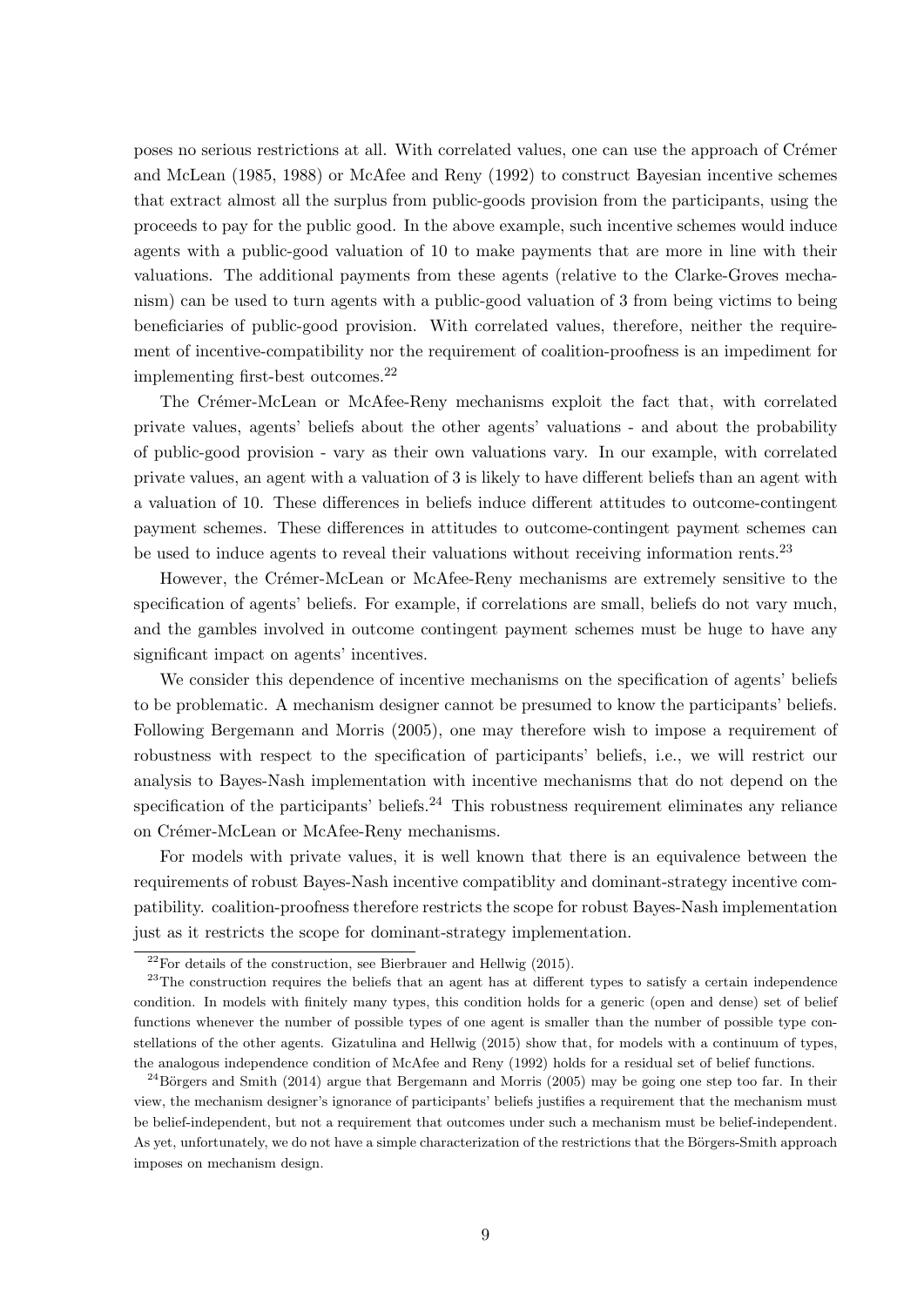Robust Coalition-Proofness. In the following, we study the implications of coalition-proofness for robust Bayes-Nash implementation, rather than dominant-strategy implementation. The Bayes-Nash approach has the advantage of being explicit about the decision problems that individual agents face. Individuals with given characteristics form expectations about the other agents' behaviors and try to choose best responses to these anticipated behaviors. The Bayes-Nash approach also puts the spotlight on the information that coalitions are presumed to have. This information affects the scope of the potential manipulation strategies that coalitions can engage in. The dominant-strategy approach captures only one of the possible specifications.

In the dominant-strategy approach, coalition-proofness requires that there is no constellation of agents' characteristics for which coordinated false reports by a coalition of participants can change the outcome so that all coalition members are (weakly) better off.<sup>25</sup> In this approach, coalitions can condition their manipulations on the constellation of all agents' characteristics, whether they are members of the coalition or not. In the terminology of Bergemann and Morris  $(2005)$ , this is a requirement of ex post coalition-proofness: after the individuals' types have been revealed, there is no subset of agents who all regret that they did not coordinate on a particular deviation.

In a Bayesian context, for a given belief system, interim coalition-proofness requires that there is no scope for coordinated false reports by a coalition of participants to change outcomes so that all coalition members have (weakly) higher interim expected utilities. Robust coalitionproofness requires that the social choice function be coalition-proof no matter what the belief system may be. For consistent, complete-information belief systems, interim coalition-proofness is equivalent to ex post coalition-proofness as it makes no difference whether participants are assumed to "know" or to have probability-one beliefs about the constellation of all agents' characteristics.

Thus ex post coalition-proofness is necessary for robust coalition-proofness, but not sufficient.<sup>26</sup> Ex post coalition-proofness does not exclude collective deviations ex interim in which individual agents expect to gain in some states of the world and to lose in others, and because of differences in beliefs all participants assign more weight to the potential gains than to the potential losses from the deviation.

Our main result establishes an equivalence relation between robustly incentive-compatible and robustly coalition-proof mechanisms for public-goods provision and voting mechanisms. As a corollary, we show that this characterization also applies to mechanisms that are robustly incentive-compatible and ex post coalition-proof.

In Bierbrauer and Hellwig (2015) we get a version of this conclusion with yet another approach. In that paper, we use a weaker concept of coalition-proofness, with collective deviations that coalition members deem to be advantageous regardless of what their beliefs may be. With this weaker concept of coalition-proofness, for large economies with many participants we find that social choice functions satisfying a natural monotonicity condition are robust implementable by coalition-proof mechanisms if and only if they are implementable by voting mechanisms.

The approach chosen in Bierbrauer and Hellwig (2015) is appropriate if whoever organizes a

 $25$ See Footnotes 8 and 10.

<sup>26</sup>This statement presumes a ceteris paribus condition as discussed in Footnote 13.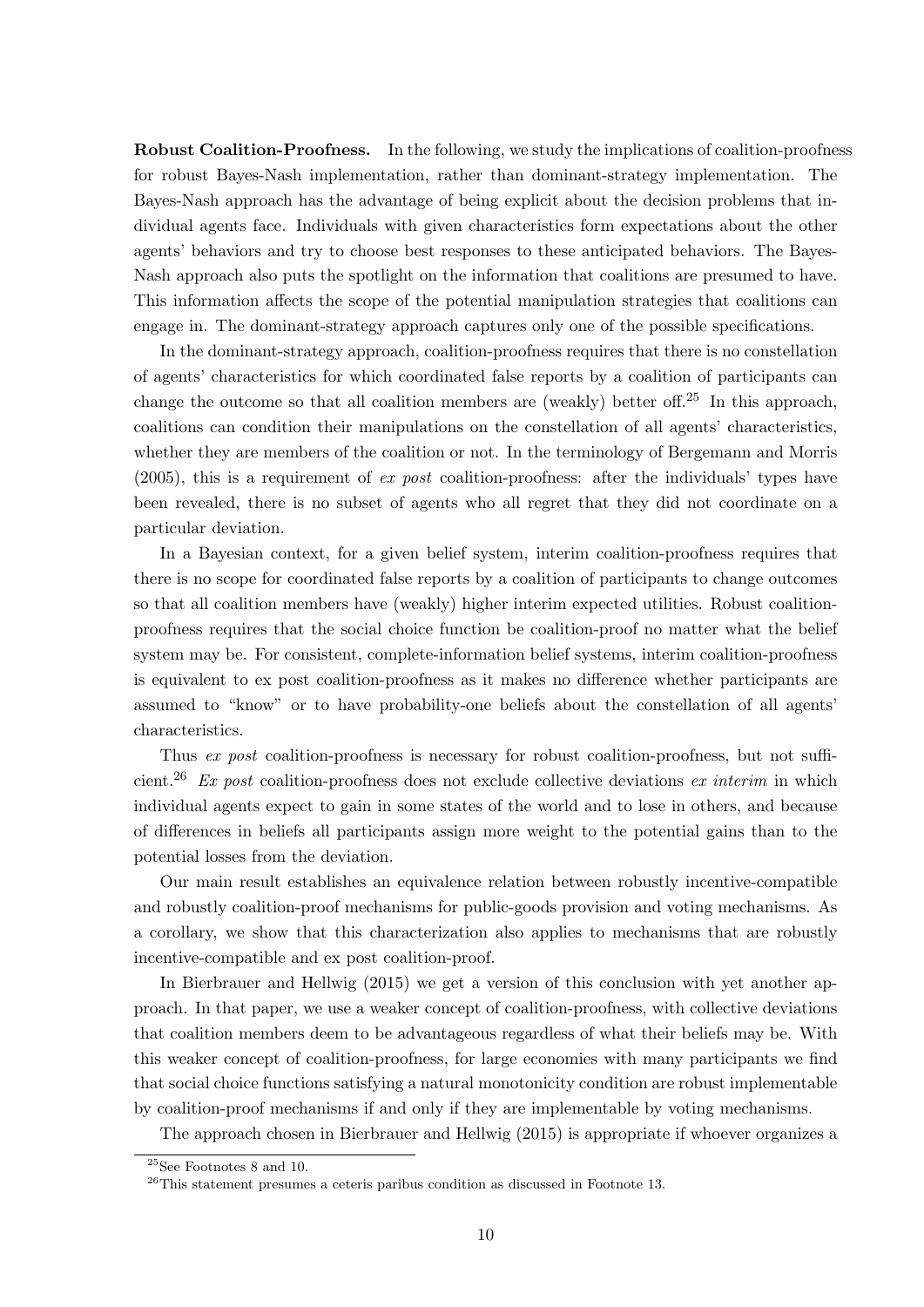coalition is assumed to have no information about the belief system, like the overall mechanism designer in the robust Bayesian approach. The stronger concept studied in this paper, which allows coalitions to condition their behaviors on the belief system, is appropriate if the overall mechanism designer is concerned that participants, who know the belief system, might use this information as they coordinate on collective deviations.

Apart from the assumption that coalitions can condition their behavior on belief systems, our formalization of coalition-proofness is more restrictive than the notions that have previously been considered in the literature on incentive mechanisms. If anything, our analysis therefore understates the role of coalition-proofness. Specifically, we will model coalition formation as a non-cooperative activity, which involves its own set of incentive and participation constraints. Further we do not allow side payments to enhance the scope for coalition formation. Finally, we require the coalitions themselves to be sub-coalition-proof. We will see that despite these restrictions, the requirement of coalition-proofness has bite and may preclude the implementation of first-best outcomes. The two kinds of failures of coalition-proofness that we saw in the above example will play a key role in the analysis.

#### 4 The Model

**Payoffs and Social Choice Functions.** The set of individuals is given by  $I = \{1, \ldots, n\}$ . There is one private good and one public good. The public good comes as a single indivisible unit.<sup>27</sup> Its installation requires aggregate resources equal to  $k n$  units of the private good. Given a public-good provision level  $Q \in \{0, 1\}$ , the utility of any agent i is given as  $v_i$   $Q - P_i$ , where  $v_i$ is the agent's valuation of the public good and  $P_i$  is his contribution to the cost of public-good provision. The valuation  $v_i$  belongs to a finite set V of possible valuations, which is the same for all i. We assume that V contains 0 as its smallest element and we write  $\bar{v}$  for its largest element. We write  $v = (v_1, \ldots, v_n)$  for a typical vector of valuations of all individuals.

A social choice function  $F = (Q, P_1, \ldots, P_n)$  consists of a public-good provision rule and payment rules for the different agents. The public-good provision rule  $Q: V^n \to \{0,1\}$  determines whether the public good is to be provided or not, as a function of the vector of public-goods valuations. The payment rules  $P_i: V^n \to R$ ,  $i = 1, ..., n$ , determine the payment of agent i, also as a function of the vector of public-goods valuations.

We limit attention to *anonymous* social choice functions so that individuals with the same valuation make the same payment and a permutation of the individuals' valuations does not affect the decision on public-goods provision. Formally, we say that a social choice function is anonymous, if, for every v, and every pair of individuals  $(i, j) \in I^2$ ,  $P_i(v_{-i-j}, v_i, v_j) =$  $P_j(v_{-i-j}, v_j, v_i)$  and  $Q(v_{-i-j}, v_i, v_j) = Q(v_{-i-j}, v_j, v_i)$ , where  $v_{-i-j}$  is a vector that lists the valuations of all individuals, with the exception of individuals  $i$  and  $j$ .

We say that the anonymous social choice function  $F = (Q, P_1, \ldots, P_n)$  yields *feasible* outcomes if and only if, in any state of the economy, the aggregate revenue is sufficient to cover the

 $27$ In Section 5 we discuss the conditions under which our analysis extends to a setting with more than two public-good provision levels.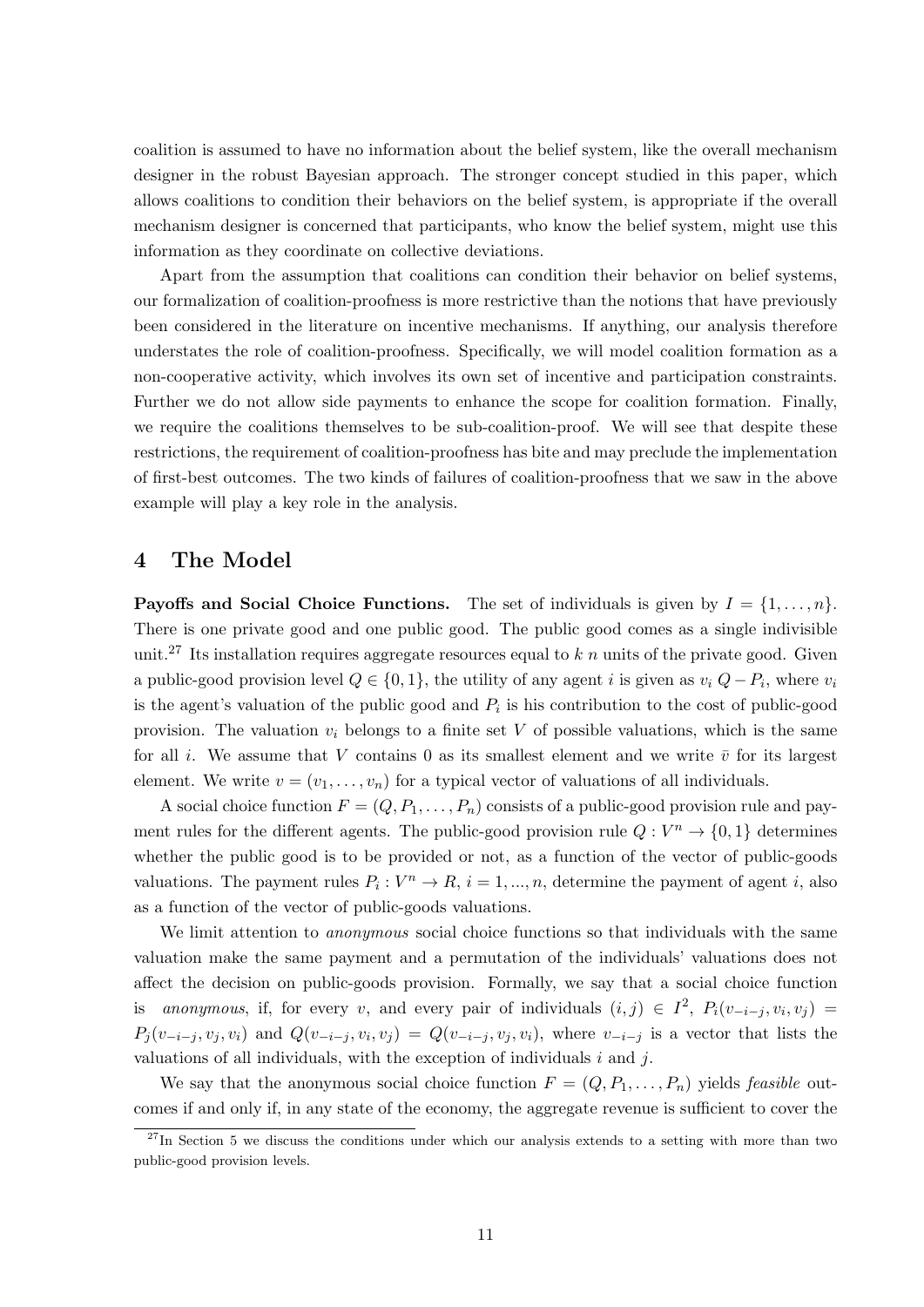public-good provision cost  $k Q(v)$ , i.e., if and only if the inequality

$$
\sum_{i=1}^{n} P_i(v) \ge k \ Q(v) \tag{4}
$$

is satisfied for all  $v \in V^{n,28}$ 

Types and Beliefs. Information about types is assumed to be private. We model information by means of an abstract type space  $[T, \tau, \beta]$ . We interpret  $t_i \in T$  as the abstract "type" of agent i,  $v_i = \tau(t_i)$  as the payoff type, i.e., the public-good valuation of agent i and  $\beta(t_i)$  as the belief type of agent i. The belief type  $\beta(t_i)$  indicates the agent's beliefs about the other agents. It is determined by the function  $\beta: T \to \mathcal{M}(T^{n-1})$ , where  $\mathcal{M}(T^{n-1})$  is the set of probability measures over the possible types of all individuals, except individual i.

For ease of notation, T is taken to be a finite set. We also assume throughout that  $\tau$ is surjective. We will occasionally use the shorthand notation  $\tau(t) = (\tau(t_i), \dots, \tau(t_n))$  for the vector of payoff types that is induced by a vector of types  $t = (t_1, \ldots, t_n)$ . Sometimes it will also be convenient to write this vector as  $(\tau_{-i}(t_{-i}), \tau(t_i)).$ 

The belief system  $\beta$  is said to be *degenerate* if, for some  $t \in T^n$  and all  $i \in I$  the measure  $\beta(t_i)$  assigns all probability mass to the singleton  $t_{-i}$  i.e., if all agents "know" the type profile to be t.

Implementing a social choice function. We seek to implement a social choice function as a truth-telling equilibrium of a mechanism in which individuals communicate their payoff types.<sup>29</sup> Given such a mechanism, a strategy for player i is a function  $\sigma_i : T \to V$ . A strategy profile is in the following written as  $\sigma = (\sigma_1, \ldots, \sigma_n)$ . We denote the expected payoff of type  $t_i$  of individual i under a strategy profile  $\sigma$  by

$$
U(\sigma, t_i) := \int\limits_{T_{-i}} u(F(\sigma_{-i}(t_{-i}), \sigma_i(t_i), \tau(t_i)) \ d\beta(t_{-i} \mid t_i) ,
$$

where, for any  $v = (v_{-i}, v_i) \in V^n$ , and any  $t_i \in T$ ,

$$
u(F(v_{-i},v_i),\tau(t_i)) := \tau(t_i)Q(v_{-i},v_i) - P_i(v_{-i},v_i) .
$$

Given a direct mechanism for social choice function  $F$  and a type space, truth-telling is a strategy profile  $\sigma$  so that  $\sigma = \tau$ . We say that a social choice function is implementable on a given type

 $^{28}$ Smith (2010) defines feasibility so that (4) must hold with equality. We allow for free disposal.

 $^{29}$ For robust coalition-proof implementation, formally defined below, one can show that this is without loss of generality, i.e., with this solution concept, a social choice function  $F$  is implementable if and only if it is implementable as a truth-telling equilibrium of a "direct" mechanism, i.e. of a mechanism so that the individuals' actions sets are equal to V. The requirement of coalition-proofness complicates the proof of the revelation principle if attention is restricted to a narrow set of type spaces, see Boylan (1998) and Bierbrauer (2014). Adding the requirement of robustness, however, makes it possible to prove a revelation principle. For further discussion, see Bierbrauer and Hellwig (2011).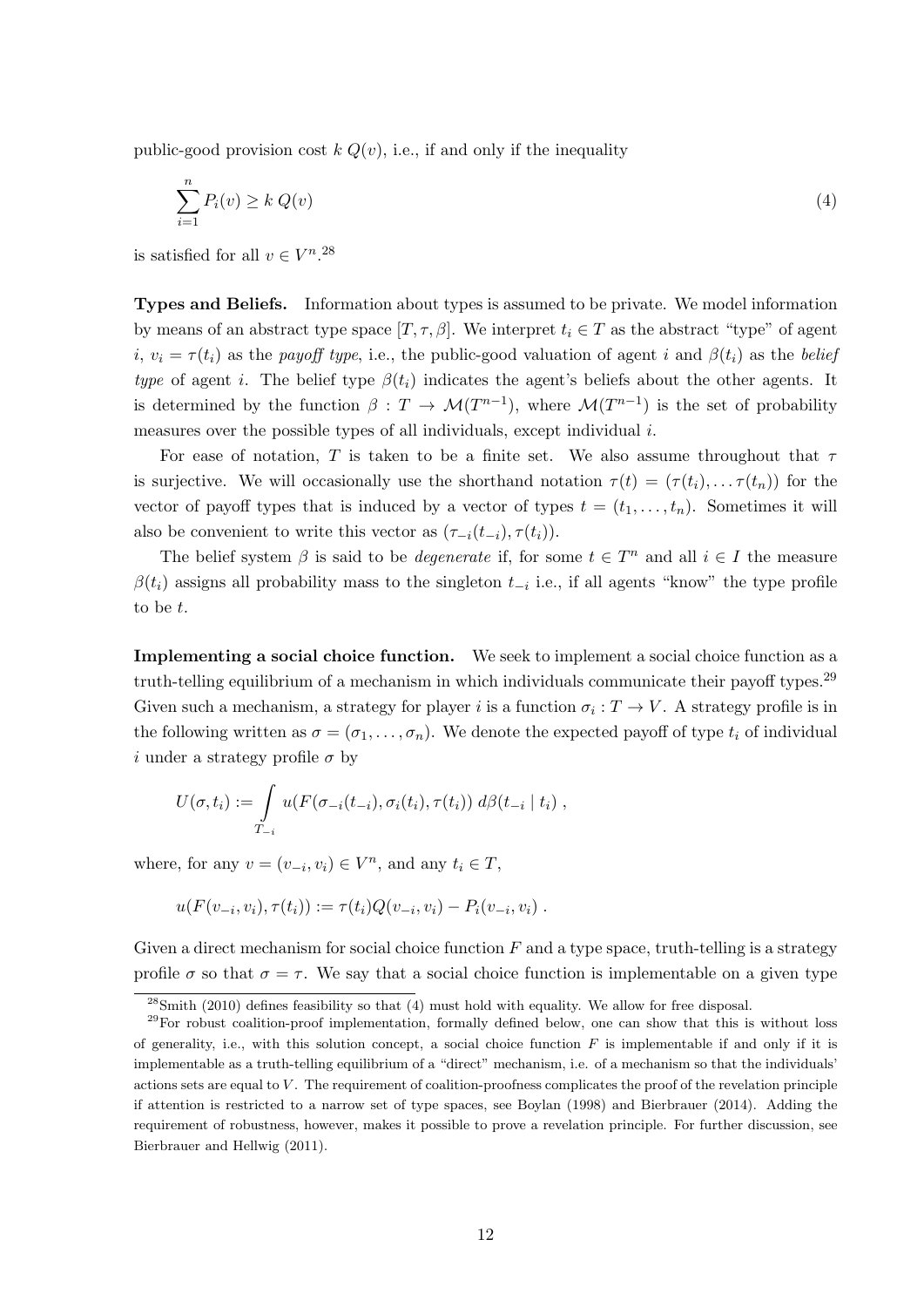space if truth-telling is an interim Nash equilibrium,<sup>30</sup> i.e. if for all *i*, all  $t_i \in T$ , and all  $\hat{v}_i \in V$ 

$$
U(\tau, t_i) \geq \int_{T_{-i}} u(F(\tau_{-i}(t_{-i}, \hat{v}_i), \tau(t_i)) \, d\beta(t_{-i} \mid t_i) \, . \tag{5}
$$

Robust Implementability. Given a set T of types and a function  $\tau$ , a social choice function F is said to be robustly implementable if (5) holds on every type space  $[T, \tau, \beta]$ . The following lemma, that we state without proof, is due to Ledyard (1978) and Bergemann and Morris (2005): Robust implementability is equivalent to the requirement that truthtelling is a dominant strategy equilibrium.<sup>31</sup>

**Lemma 1** A social choice function F is robustly implementable if and only if it is payoff-type dominant strategy incentive-compatible: for all i, all  $v_i$ , all  $v'_i$ , and all  $v_{-i}$ ,

$$
v_i Q(v_{-i}, v_i) - P_i(v_{-i}, v_i) \ge v_i Q(v_{-i}, v'_i) - P_i(v_{-i}, v'_i).
$$
\n
$$
(6)
$$

The next lemma provides a complete characterization of robustly implementable social choice functions. Again, this result is well known, see e.g. Moulin  $(1999)$  or Börgers  $(2015)$ , so that we omit a proof. According to the Lemma, if an individual is not pivotal for public goods-provision, then her payment cannot depend on her type. If she is pivotal, then there is a payment she has to make whenever she announces a sufficiently high type so that the public good is provided, and another payment that is relevant if she announces a low type and the public good is not provided.

**Lemma 2** A social choice function  $F$  is robustly implementable if and only if it has the following properties: For every i, and every  $v_{-i}$ , there exists a cutoff type  $c_i(v_{-i}) \geq 0$  so that

$$
Q(v_{-i}, v_i) = \begin{cases} 0, & if \quad v_i < c_i(v_{-i}), \\ 1, & if \quad v_i \ge c_i(v_{-i}). \end{cases} \tag{7}
$$

If  $0 < c_i(v_{-i}) \leq \overline{v}$ , then there exist numbers  $P_i^0(v_{-i})$  and  $P_i^1(v_{-i})$  so that

$$
P_i(v_{-i}, v_i) = \begin{cases} P_i^0(v_{-i}), & if \quad v_i < c_i(v_{-i}), \\ P_i^1(v_{-i}), & if \quad v_i \geq c_i(v_{-i}), \end{cases} \tag{8}
$$

where

$$
\inf \{ v_i \in V \mid v_i > c_i(v_{-i}) \} \ge P_i^1(v_{-i}) - P_i^0(v_{-i}) \ge \sup \{ v_i \in V \mid v_i \le c_i(v_{-i}) \} . \tag{9}
$$

If  $c_i(v_{-i}) > \overline{v}$ , or  $c_i(v_{-i}) = 0$  then there exists a number  $\overline{P}_i(v_{-i})$  so that, for all  $v_i$ ,

$$
P_i(v_{-i}, v_i) = \bar{P}_i(v_{-i}) \tag{10}
$$

<sup>30</sup>We avoid the term "interim Bayes-Nash equilibrium" since our analysis does not require the existence of a common prior over the individuals' types.

 $31$ As mentioned above, despite the equivalence established in Lemma 1, we think of robust implementability as our key requirement so that the consideration of social choice functions that are individually incentive compatible in dominant strategies is only instrumental for a characterization of robust and coalition-proof social choice functions.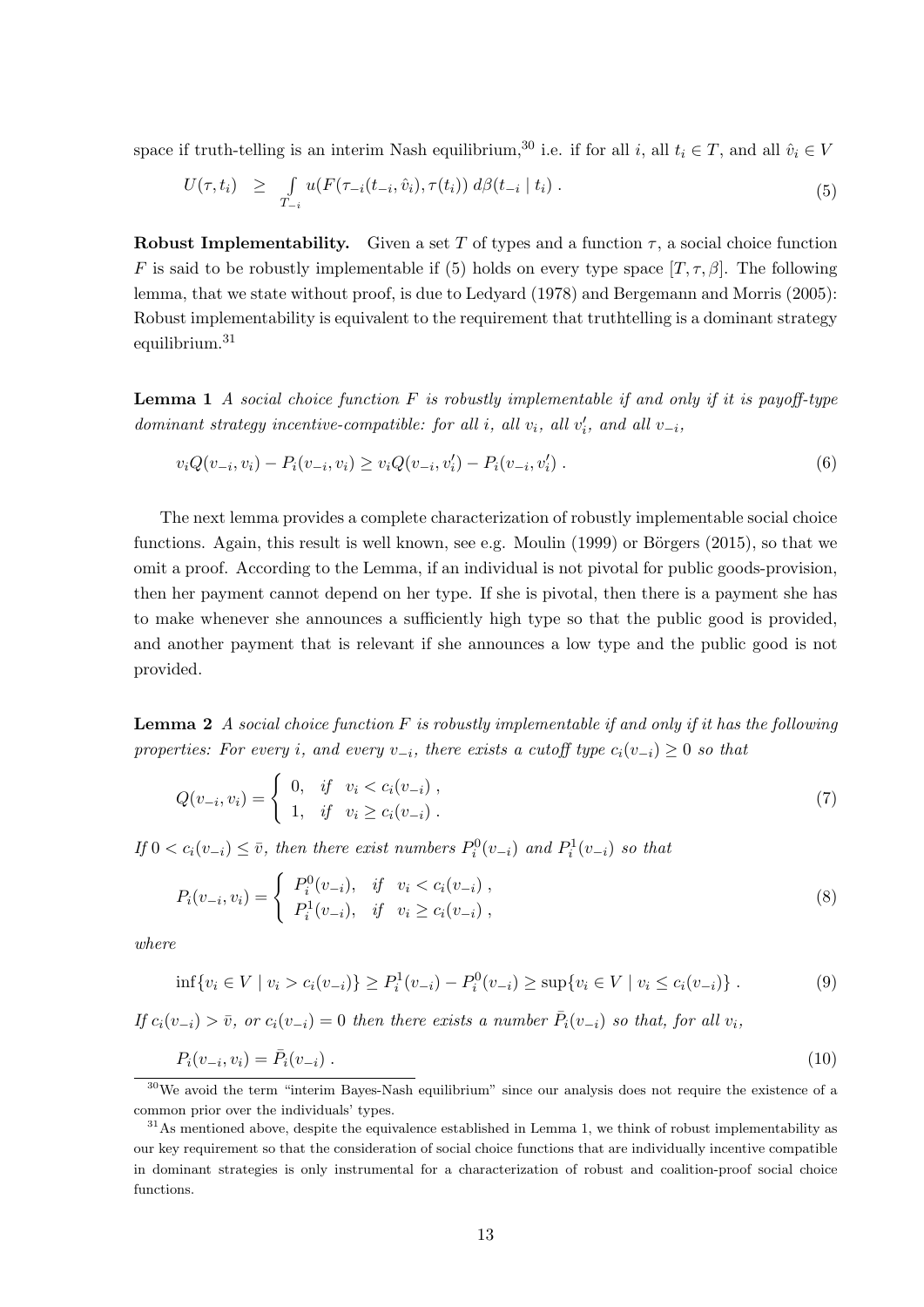This result is important for the scope of coalition formation. Consider a type space where all individuals assign probability 1 to a specific payoff type profile  $v$ . Then individuals have multiple best responses. For instance, if  $Q(v) = 0$ , then every individual is willing to understate his preferences since this has neither an impact on the provision level, nor on the individual's payment. Likewise, if  $Q(v) = 1$ , then every individual is willing to exaggerate his preferences. In the following, we will show that these multiple best responses generate a degree of freedom for incentive-compatible coalition formation, i.e. there is scope for a misrepresentation of preferences which is in line with the requirement that every individual's behavior is a best response to the behavior of others.

Coalition-proof equilibrium. Fix a type space and consider the game that is induced by the direct mechanism for a social choice function  $F$ . We provide a recursive definition of coalitionproofness. We begin by defining an equilibrium that cannot be blocked by a coalition consisting of two individuals, i.e. by a coalition of minimal size. An interim Nash equilibrium  $\sigma^*$  is said to be blocked by a coalition of size 2 if there is a set of individuals  $I' \subset I$  with  $\#I' = 2$  and a deviation to a strategy profile  $\sigma'_{I'} = (\sigma'_i)_{i \in I'}$  such that

- i) The strategy  $(\sigma_{I\setminus I'}^*, \sigma_{I'}')$  is an interim Nash equilibrium.
- ii) For all  $i \in I'$  and all  $t_i$  so that  $\sigma'_i(t_i) \neq \sigma^*(t_i)$ ,  $U((\sigma^*_{I\setminus I'}, \sigma'_{I'}), t_i) \geq U(\sigma^*, t_i)$ . Moreover, there is at least one  $i \in I'$  with a type  $t_i$  so that  $U((\sigma_{I\setminus I'}^*, \sigma_{I'}'), t_i) > U_i(\sigma^*, t_i)$ .

Our notion of blocking involves incentive and participation constraints. The latter require that the blocking coalitions makes no deviator worse off and at least one deviator strictly better off. The former require that the deviation induces a new equilibrium. I.e. all individuals – the deviators as well as the non-deviators – individually use best responses to the behavior of others.

Following Bernheim et al. (1986), coalitions will be considered effective only if they are not themselves vulnerable to deviations by sub-coalitions. To formalize this idea, we now define "blocking by a coalition of size  $n$ " and include the requirement that the outcome induced by this coalition must not be blocked by a coalition of size  $n-1$ . In this definition, the caveat that the coalition of size n must not be blocked by a coalition of size  $n-1$  is itself weakened by the requirement, which is implicit in the recursive definition, that the potentially blocking coalition of size  $n-1$  in turn must not be blocked by a coalition of size  $n-2$ , and so forth.

An interim Nash equilibrium  $\sigma^*$  is said to be *blocked by a coalition of size* n if there is a set of individuals  $I' \subset I$  with  $\#I' = n$  and a deviation to a strategy profile  $\sigma'_{I'} = (\sigma'_i)_{i \in I'}$  being such that

- i) The strategy  $(\sigma_{I\setminus I'}^*, \sigma_{I'}')$  is an interim Nash equilibrium that is not blocked by a coalition  $I'' \subset I'$  of size  $n-1$ .
- ii) For all  $i \in I'$  and all  $t_i$  so that  $\sigma'_i(t_i) \neq \sigma^*(t_i)$ ,  $U((\sigma^*_{I\setminus I'}, \sigma'_{I'}), t_i) \geq U(\sigma^*, t_i)$ . Moreover, there is at least one  $i \in I'$  with a type  $t_i$  so that  $U((\sigma_{I \setminus I'}^*, \sigma'_{I'}), t_i) > U(\sigma^*, t_i)$ .

An interim Nash equilibrium is said to be *coalition-proof* if there is no coalition of size  $s \in \{2, \ldots, n\}$  that blocks it.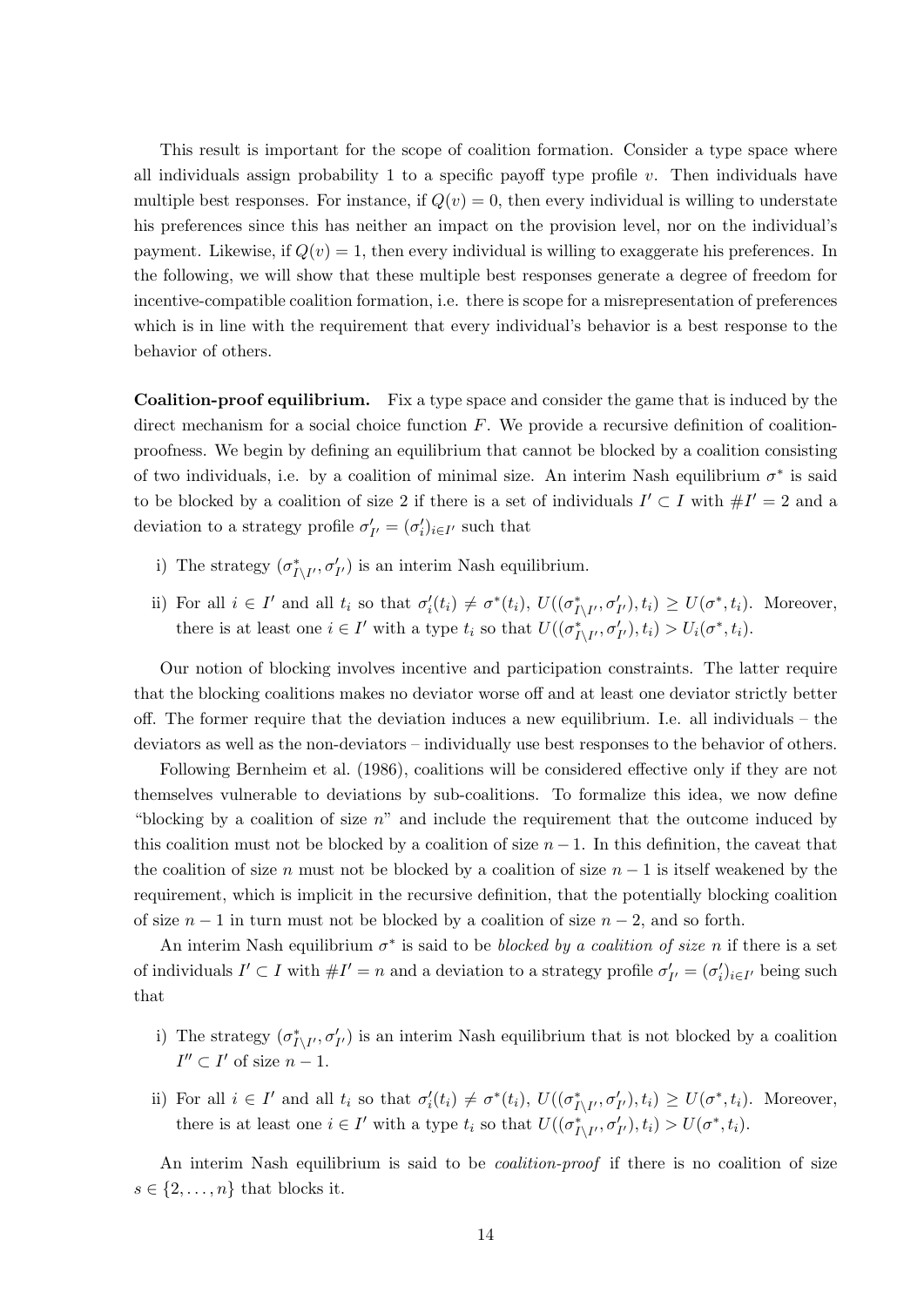Robust coalition-proof social choice functions. Given a set T of types and a function  $\tau$ , a social choice function F is said to be robust and coalition-proof if a strategy profile  $\tau$  with truthtelling by all agents is a coalition-proof interim Nash equilibrium on every type space  $[T, \tau, \beta]$ . The following lemma shows that this requirement of robustness and coalition-proofness implies a condition of ex post coalition-proofness: After the profile of types has become known, there must not exist a coalition of two individuals who regret that they did not block the truth-telling equilibrium. The following lemma states this requirement more formally.

Lemma 3 Consider a robustly implementable social choice function so that, for some profile of payoff types v, and some subset I' of I with  $\#I' = 2$ , there exists a deviation  $v'_{I'} \neq v_{I'}$  so that

i) The deviators benefit. For all  $i \in I'$ ,

$$
v_i Q(v_{I \setminus I'}, v'_{I'}) - P_i(v_{I \setminus I'}, v'_{I'}) \ge v_i Q(v_{I \setminus I'}, v_{I'}) - P_i(v_{I \setminus I'}, v_{I'})
$$
,

with a strict inequality for at least some  $i \in I'$ .

ii) Each deviator gives a best response. For all  $i \in I'$ ,

$$
v_i Q(v_{I \setminus I'}, v'_{I'-i}, v'_i) - P_i(v_{I \setminus I'}, v'_{I'-i}, v'_i) \ge v_i Q(v_{I \setminus I'}, v'_{I'-i}, v_i) - P_i(v_{I \setminus I'}, v'_{I'-i}, v_i) .
$$

Then the social choice function fails to be robustly coalition-proof.<sup>32</sup>

#### 5 The main result

We now turn to the core of our analysis. We begin with a result showing that the payments of all individuals need to be equal. In addition, they only depend on whether the public good is provided or not. The logic of the argument is as follows: Suppose that there is v with  $Q(v) = 0$ . By Lemma 2, if we replace the type of individual  $i, v_i$ , by 0, this change affects neither the level of public-good provision nor the payment of agent i. The change also must not affect the payment of any other individual  $j$ : If it did, there would be type constellations at which i and  $j$  could form a coalition that would reduce the payment of agent  $j$  while leaving the payment of agent  $i$  as well as the level of public-good provision unchanged, i.e. the coalition-proofness condition in Lemma 3 would be violated. Hence, if we successively replace individual valuations by a valuation of zero, all payments remain constant. Ultimately we end up in a situation in which every individual's valuation is zero, and then, by anonymity, the individuals' payments have to be identical. But then, they must have been identical already in the initial situation v with  $Q(v) = 0$ . A symmetric argument, involving increases of valuations to the maximum  $\bar{v}$ , applies to type constellations with  $Q(v) = 1^{33}$ 

 $32$ The reader may wonder why in (ii), we do not have a best-response condition for non-deviators. However, because of the equivalence of robust incentive compatibility and dominant-strategy incentive compatibility, this requirement is trivially satisfied.

<sup>&</sup>lt;sup>33</sup>The arguments in the proof use only type spaces with a degenerate belief system and only coalitions of two individuals that are sub-coalition-proof simply because there are no sub-coalitions. Thus the proposition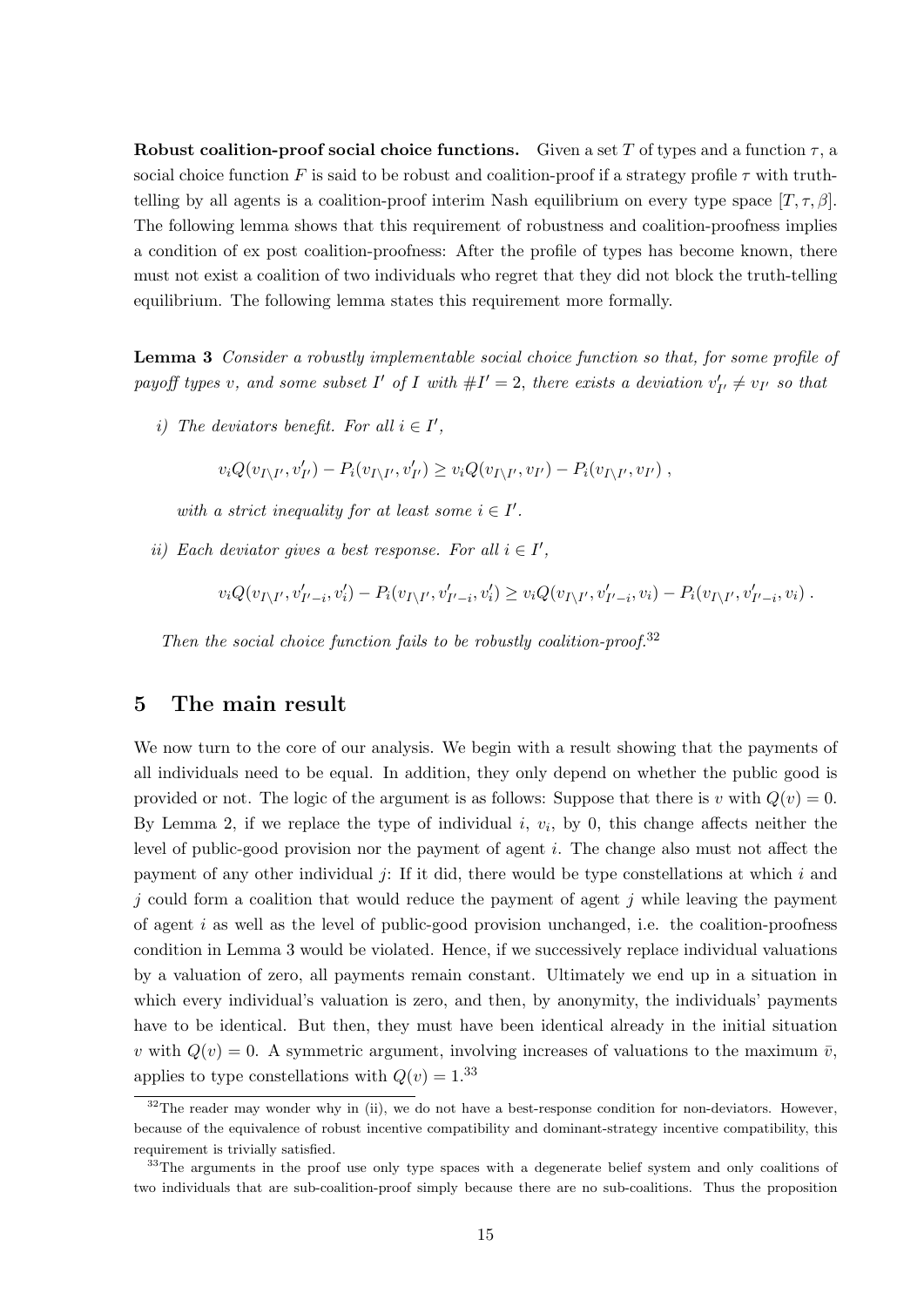**Proposition 1** An anonymous social choice function  $F$  is robustly implementable and robustly coalition-proof only if there exist numbers  $P^0$  and  $P^1$ , so that for all v and all i,

$$
P_i(v) = \begin{cases} P^0 & \text{if } Q(v) = 0, \\ P^1 & \text{if } Q(v) = 1. \end{cases}
$$
 (11)

Given this proposition, we restrict our attention to social choice functions stipulating that individual payments are equal and depend only on whether the public good is provided or not. For such social choice functions, we find it convenient to write  $F = (Q, P^0, P^1)$  rather than  $F = (Q, P_1, \ldots, P_n)$ . For ease of exposition, we also limit attention to type spaces where all belief systems have the same null sets. This implies that we do not have to worry about manipulations and submanipulations that affect outcomes at type constellations to which agents assign probability zero at some types and positive probability at others.

Definition 1 (Moderately uninformative belief system) A belief system  $\beta$  is said to be moderately uninformative if the measures  $\beta(t_i)$ ,  $t_i \in T$  are mutually absolutely continuous, i.e., if they all have the same null sets.

We say that such a belief system is moderately uninformative because learning one's type does not make it possible to rule out any event that would be considered possible with some other type. Given a set T of types and a function  $\tau$ , a social choice function F is said to be UB-robust and coalition-proof if truth-telling is a coalition-proof interim Nash equilibrium on every type space  $[T, \tau, \beta]$  with a moderately uninformative belief system. We are now prepared to state our main result.

**Theorem 1** Consider a social choice function  $F = (Q, P^0, P^1)$  and suppose that  $P^1 - P^0 \cap V =$  $\emptyset$ . Denote by  $s_1(v) := \#\{i \mid v_i > P^1 - P^0\}$  the number of individuals who are net gainers from public-good provision, given a payoff profile v. This social choice function is UB-robustly implementable and robustly coalition-proof, if and only if for all  $v$  and  $v'$ ,

$$
s_1(v) \ge s_1(v') \quad implies \quad Q(v) \ge Q(v'). \tag{12}
$$

We refer to social choice functions that satisfy  $(12)$  as voting mechanisms.<sup>34</sup> This condition implies that it suffices to ask individuals to raise their hand if they are in favor of public-goods provision and to provide the public good if the number of hands in favor is sufficiently high. Thus, the theorem asserts that a social choice function is UB- robust and coalition-proof if and only if it is a voting mechanism.

would continue to hold if we replaced the requirement of robust coalition-proofness by the requirement of ex post coalition-proofness. It would also continue to hold if the scope for coalition formation was not restricted by requirements of sub-coalition-proofness.

<sup>34</sup>As mentioned in Footnote 2, this concept is narrower than the notion of "voting" in Gibbard (1973) and Satterthwaite (1975) and some of the subsequent literature.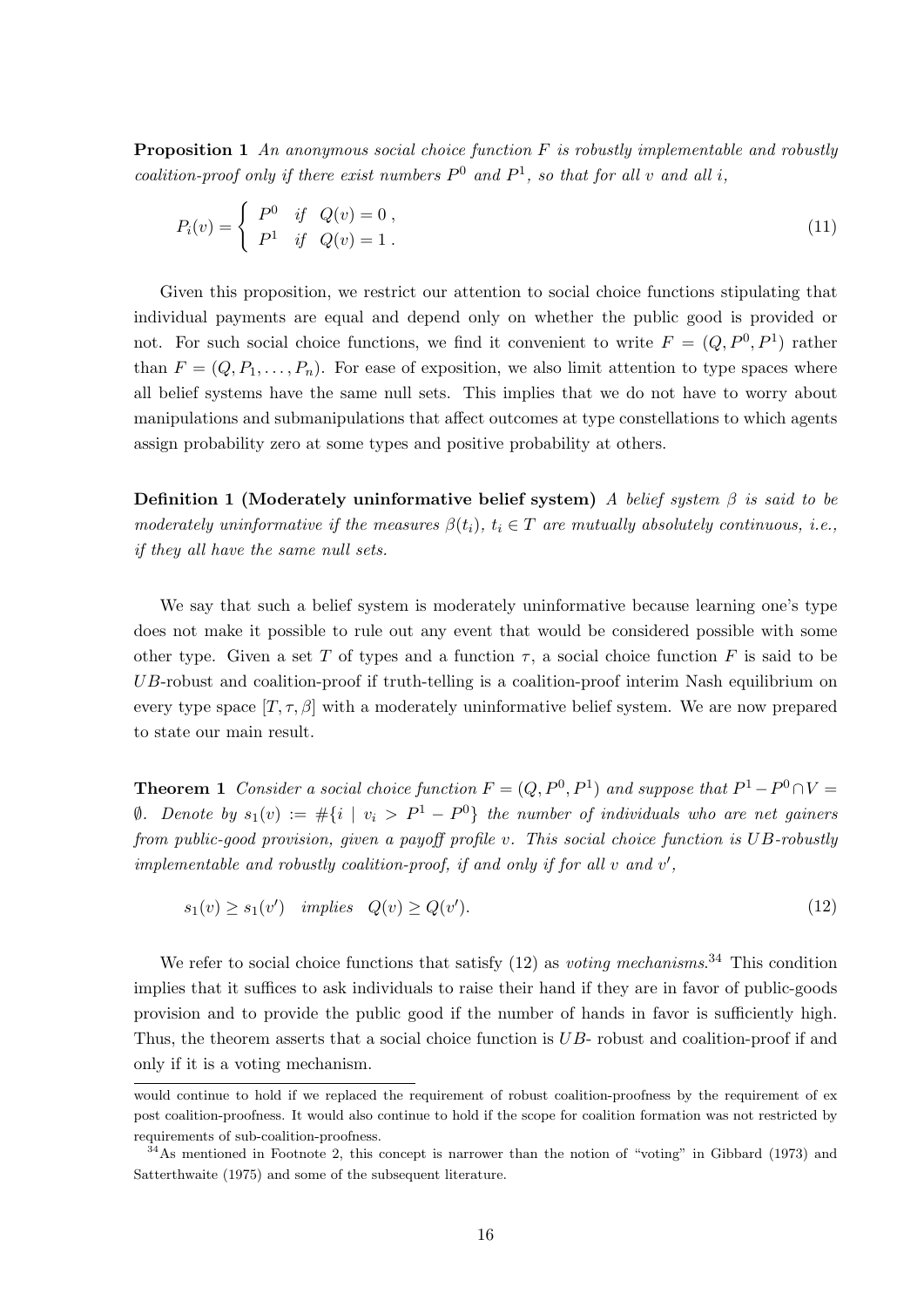To prove the "only if" part of the theorem, we do not need the full strength of the robust coalition-proofness requirement. Showing that every robust and coalition-proof social choice function is a voting mechanism requires only ex post coalition-proofness. Specifically, we show that if the monotonicity condition in (12) was violated then there would be a type space with a degenerate belief system on which either a coalition of individuals who benefit from public-goods provision or a coalition of harmed individuals blocks the truthful equilibrium.

Ex post coalition-proofness is a weaker condition than robust coalition-proofness since coalitionproofness on all type spaces with a degenerate belief system is weaker than coalition-proofness on all type spaces. Therefore the "if-part" of the theorem – which establishes that voting mechanisms are robustly coalition-proof – also implies that voting mechanisms are ex post coalition-proof.

It follows that the equivalence property established in Theorem 1 also holds if the requirement of robust coalition-proofness is replaced by a requirement of ex post coalition-proofness, i.e., a social choice function is  $UB$ -robustly implementable and ex post coalition-proof if and only if it can be implemented by a voting mechanism.

As mentioned in the introduction, Moulin (1980) showed that, in models with single-peaked preferences over a linearly ordered set of alternatives, the median-voter mechanism, i.e., majority voting is group strategy-proof as well as individually strategy-proof, or, in the Bayesian terminology, ex post coalition-proof as well as robustly incentive compatible. Our analysis extends this result to allow for arbitrary voting mechanisms. Moreover, we also allow for nondegenerate belief systems. For this purpose however, i.e., to show that every voting mechanism is robustly implementable and robustly coalition-proof, we need the weaker form of coalition-proofness that results from considering only coalitions that are themselves immune against blocking by subcoalitions. The reason is that we also have to deal with belief systems under which a joint deviation by supporters and opponents of public-goods provision might appear attractive.<sup>35</sup> We show that even if such belief systems existed, no such deviation would be subcoalition-proof. Given the monotonicity condition in  $(12)$ , if the supporters take it for granted that the opponents deviate, they have an incentive to withdraw their contribution to the joint deviation and report their types truthfully.

Our analysis is based on the assumption that individuals cannot use side payments to facilitate coalition formation. In principle, this is a restriction because side-payments can enlarge the set of coalitions that might upset the implementation of a social choice function. This enlargement would not affect the finding that *only* social functions that can be implemented by voting mechanisms are coalition-proof as well as robustly implementable. It seems likely however that allowing side payments in coalition formation would upset the finding that implementability by a voting mechanism is *sufficient* for the coalition-proofness of a social choice function.<sup>36</sup> How-

 $35$ If we restricted attention to type spaces with degenerate belief systems, or equivalently, to ex post coalitionproofness, this issue would not arise. Given the monotonicity in (12), there is no deviation that is attractive both to supporters and to opponents of public-good provision.

<sup>&</sup>lt;sup>36</sup>In this context, it is worth noting that Smith (2010) finds that dominant-strategy outcomes of a voting mechanism can be improved upon by an alternative mechanism in which participants are given the option to volunteer to pay for a larger share of the cost of public-good provision. Smith's result depends on an assumption that, in our notation,  $\bar{v} > kn$ , i.e. if an agent's valuation is large enough, he would be willing to pay for the public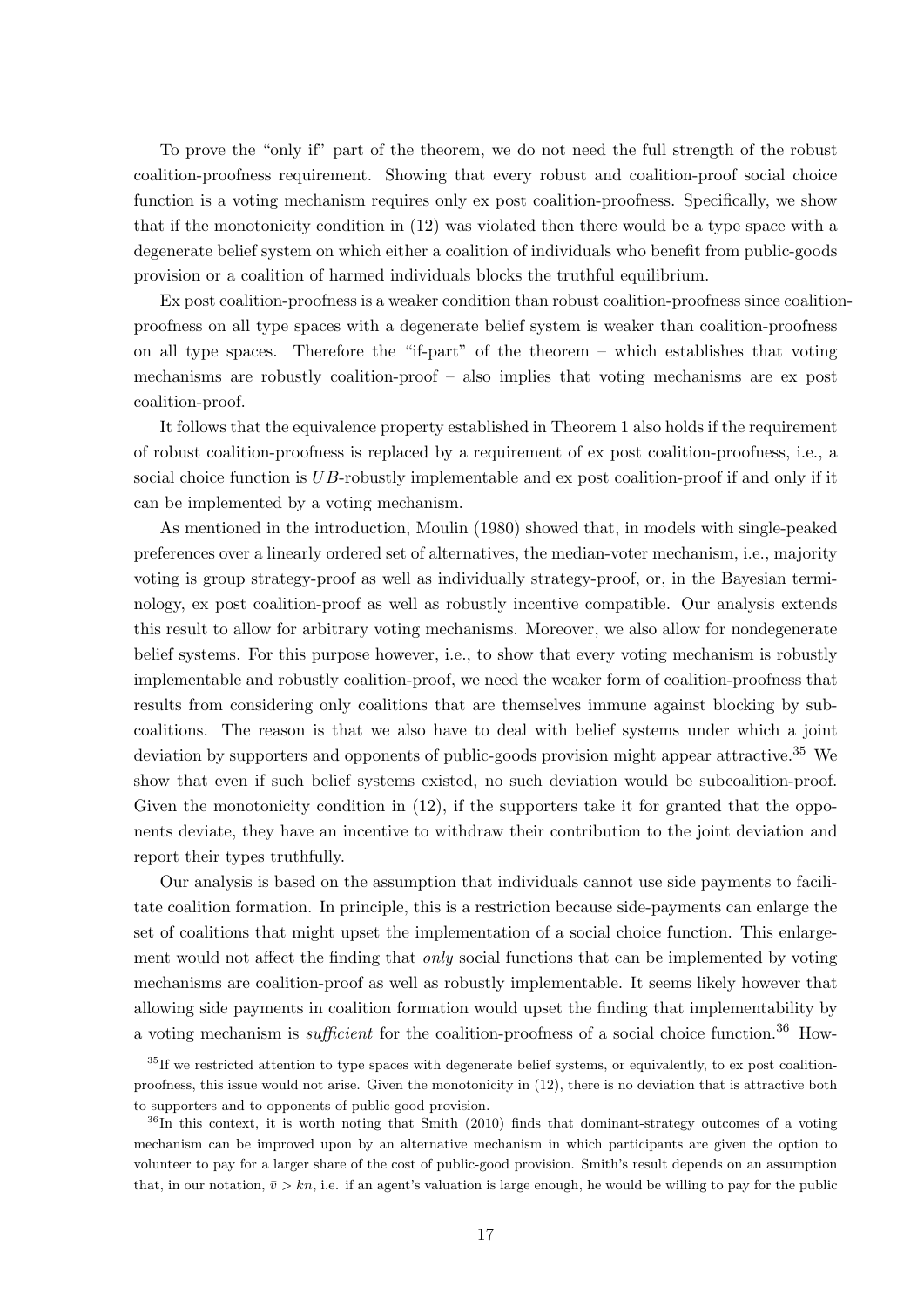ever, we conjecture that, as the number of participants becomes large, there is a sense in which the effectiveness of side payments in facilitating coalition formation becomes small. If there are many participants, small coalitions are not likely to affect the level of public-good provision, and large coalitions are likely to be affected by internal free-rider problems.<sup>37</sup> In a large coalition, any one individual would sense that the own side payment would not have much of an effect on the aggregate outcome and would therefore refrain from any significant payment towards coalition formation.<sup>38</sup> For models with a continuum of agents, we actually show in Bierbrauer and Hellwig (2015) that, under the additional assumption that coalition design itself must be robust, it is not possible to use side payments to enlarge the set of coalitions that block a given social choice function.

Limits to First-Best Implementation. We now turn to the welfare implications of imposing coalition-proofness, as well as robust implementability. The possibility that first-best implementation may run afoul of coalition-proofness can be illustrated by the example in Section 3 with possible valuations 0, 3, and 10, and a per-capita provision cost equal to 4. First-best implemenation requires budget balance and since, by Proposition 1, all individuals make the same payment there has to be equal-cost-sharing. Thus, first-best implementation requires that every individual pays 0 if the public good is not provided and pays 4 otherwise. Hence, individuals with valuations 0 and 3 oppose public-goods provision, whereas individuals with a valuation of 10 benefit from public-goods provision.

In this example, a first-best provision rule requires that the public good be provided if  $3S_3 + 10S_{10} > 4n$  and not be provided if  $3S_3 + 10S_{10} < 4n$ . Now, suppose that  $n = 10$ , and fix the number of individuals with valuation 10 so that  $S_{10} = 3$ . Then first-best public goods provision requires that the public is provided if and only if at least 4 of the remaining seven individuals have a valuation of 3. By Theorem 1, however, the public goods provision level has to be the same irrespectively of whether the number of people with valuation 3 is above or below 4. More generally, we obtain:

**Corollary 1** If there is a pair of preference profiles  $v = (v_1, \ldots, v_n)$  and  $v' = (v'_1, \ldots, v'_n)$ , such that  $s_1(v) \geq s_1(v')$  and  $\frac{1}{n} \sum_{i=1}^n v_i < k < \frac{1}{n} \sum_{i=1}^n v_i'$ , then there is no social choice function that yields first best outcomes and is UB-robust and coalition-proof.

good on his own.

<sup>&</sup>lt;sup>37</sup>In Bayesian models with independent private values free-rider problems become ever more serious as the number of participants increases; see Mailath and Postlewaite (1990), and Hellwig (2003). Neeman (2004) shows that this result extends to belief systems that do not satisfy the "beliefs-determine-preferences (BDP)"-property. Belief systems with the BDP-property, by contrast, allow for mechanisms à la Crémer and McLean (1985, 1988) that make it possible to overcome free-riding. As we discussed in Section 3, these mechanism are, however, not robust to the specification of the belief system.

<sup>38</sup>Note that we assume that individuals are willing to lie about their preferences only if lying is costless, i.e. only if it is, individually, a best response to everybody else's behavior. A side payment to other coalition members, by contrast, is costly.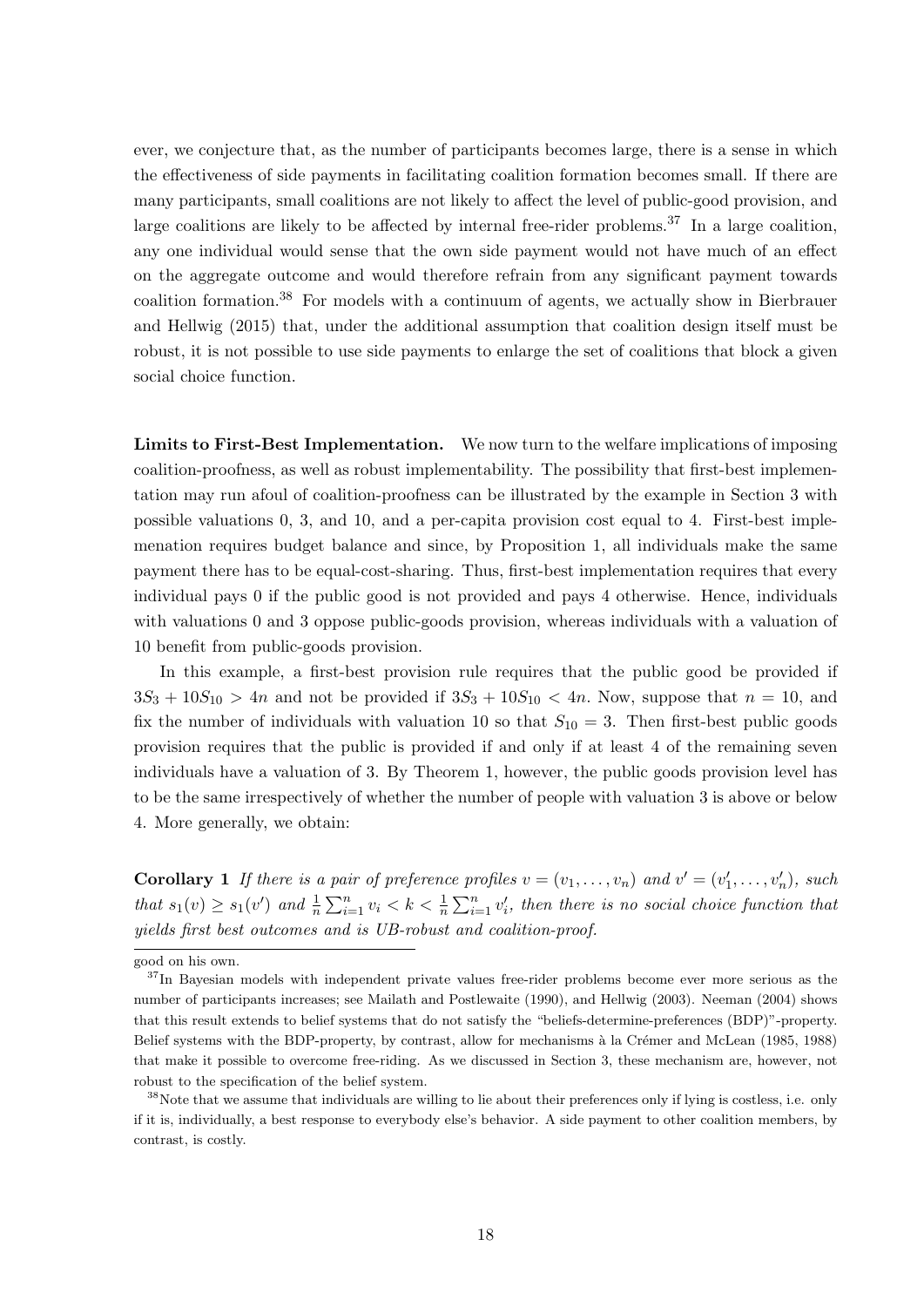Second-Best Considerations. If first-best is out of reach, the mechanism designer is faced with a second-best problem. Given the impossibility of achieving efficient outcomes for every preference profile  $v$ , he must choose between different deviations from efficiency that are compatible with robustness and coalition-proofness. For instance, in the above example, he can decide whether it is better to forego the net benefits from public-good provision whenever  $S_3 \geq 4$  or to incur the net losses from public-good provision whenever  $S_3 < 4$ . He might also want to change the boundary between yes-sayers and no-sayers by imposing a payment scheme that raises more funds than he needs. Thus in our example, he might ask for a payment  $P^0 = 1.1$  if the public good is not provided, rather than  $P^0 = 0$  in order to turn people with valuations 3 from opponents into supporters of public-good provision. This would allow him to implement a first-best public-good provision rule, but there would be a waste of resources whenever the public good is not provided.<sup>39</sup>

### 6 Extensions

In the following, we discuss several extensions of our analysis. Specifically, we discuss the conditions under which our analysis extends to a setting with more than just two possible provision levels for the public good.

The Equal Payments Property. For the case of a public good that comes as a single indivisible unit Proposition 1 shows that under robustness and coalition-proofness, the payment scheme becomes extremely simple. There is a payment  $P<sup>1</sup>$  that every individual has to make whenever the public good is provided and another payment  $P^0$  that is relevant if the public good is not provided. This made it possible to identify the two relevant groups for an analysis of coalition-proof outcomes, the group of individuals who benefit from public-goods provision and the group of individuals who are harmed by public-goods provision.

In the following we will generalize our analysis and assume that there is a finite set Q of possible provision levels. We will also limit attention to payment rules so that for every provision level  $q \in \mathcal{Q}$ , there is a payment  $P<sup>q</sup>$  that all individuals have to make whenever provision level q is implemented. The following Lemma provides a justification for this approach. It follows from

$$
E^{M}\left[\left(\frac{1}{n}\sum_{i=1^{n}}v_{i}-P_{F}^{1}\right)Q_{F}(v)-P_{F}^{0}(1-Q_{F}(v))\right]
$$
\n(13)

subject to the feasibility constraints  $P^0 \geq 0$ , and  $P^1 \geq k$ , and the coalition-proofness condition that for every pair v and  $v'$ ,  $s_1(v) \geq s_1(v')$  implies  $Q(v) \geq Q(v')$ . The expectations operator  $E^M$  in (13) indicates that expectations over  $v = (v_1, \ldots, v_n)$  are taken with respect to the mechanism designer's subjective beliefs. Smith (2010) develops a belief-free welfare criterion that rests on whether the outcomes of a given social choice function can be weakly improved at all type vectors and strictly improved at some type vectors.

<sup>&</sup>lt;sup>39</sup>In this paper, we refrain from a characterization of second-best mechanisms that trade off these different kinds of inefficiencies. Such a characterization would require additional assumptions on the mechanism designer's beliefs and objective function. For instance, if we assume that the mechanism designer has his own prior beliefs and seeks to maximize the expected surplus from public-goods provision, then his problem looks as follows: Choose  $P^0$ ,  $P^1$  and  $Q: V^n \to \{0,1\}$  so as to maximize the expected aggregate surplus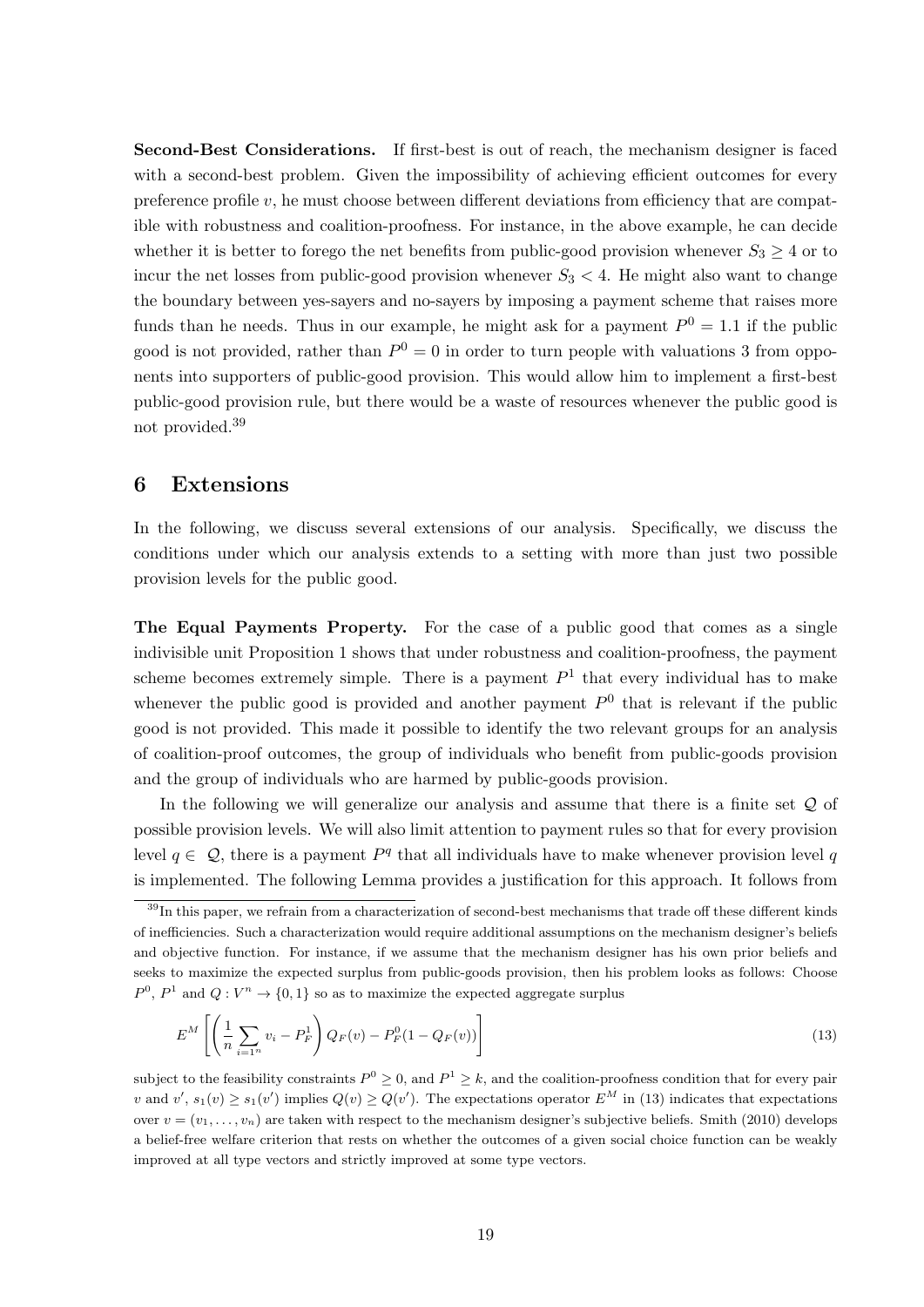a straightforward generalization of the arguments in the proof of Proposition 1. We therefore state it without proof.

**Lemma 4** Consider a social choice function  $F = (Q, P_1, \ldots, P_n)$  with  $Q: V^n \to Q$  and  $P_i$ :  $V^n \to \mathbb{R}$ , for all i. Suppose that to every  $q \in Q(V^n)$  there is  $v' \in V$  so that

- i)  $v_i = v'$ , for all i, implies  $Q(v) = q$ .
- ii) If  $Q(v_{-i}, v_i) = q$ , then  $Q(v_{-i}, v') = q$ .

If this social choice function is robust and coalition-proof, then for every  $q \in Q(V^n)$  there exists a number  $P^q$  so that  $Q(v) = q$  implies  $P_i(v) = P^q$ , for all i.

The lemma presumes that, for every provision level  $q$ , there is an anchor payoff type so that if all individuals are of the anchor type, then  $q$  is chosen. Moreover, if  $q$  is chosen in a situation in which the payoff type of any one individual  $i$  is different from the anchor type, then  $q$  is also chosen if i's type is changed into the anchor type.

With just two provision levels, this presumption is actually implied by the requirement of dominant strategy incentive compatibility. For instance, it follows from Lemma 2 that if  $Q(v) = 0$ , then  $Q(v_{-i}, 0) = 0$  and also  $Q(0, \ldots, 0)$ . Hence, 0 is the anchor type for a provision level of 0. Likewise  $\bar{v}$  is the anchor type for a provision level of 1. Lemma 4 generalizes the observation in Proposition 1. If there is an anchor type for each provision level, then the payment rule must involve equal payments for all individuals.

In Bierbrauer and Hellwig (2015), we discuss an alternative justification for focusing on social choice functions with equal payments. Following Hammond (1979) and Guesnerie (1995), we use a large-economy approach with a continuum of agents to formalize the notion that each individual is too small to influence the level of public good provision and show that, in this setting, the condition that payments are the same for different agents and depend only on outcomes follows from anonymity and robustness.

Multiple Provision Levels with a Linear Cost Function. Suppose that the per capita cost associated with a provision level of  $q \in \mathcal{Q}$  equals k q. In the following, we will show that our main result extends to this setting if, in addition to robustness and coalition-proofness, we insist on ex post budget balance. A social choice function with equal payments satisfies ex post budget balance if  $Q(v) = q$  implies that  $P_i(v) = k q$ , for all i. The utility that an individual with payoff type  $v_i$  realizes in state v is therefore equal to  $(v_i - k)Q(v)$ . We can now define the sets  $V_0 := \{v \mid v < k\}$  and  $V_1 := \{v \mid v > k\}$ . The set  $V_0$  contains all individuals with a payoff type below the marginal cost of provision. When comparing two arbitrary provision levels  $q$  and  $q' > q$ , all individuals in this set prefer the smaller one, q. By contrast, individuals with payoff types in the set  $V_1$  prefer the larger one. Our main result extends to this setup. The following proposition is a straightforward adaptation of Theorem 1, so that we can omit a proof.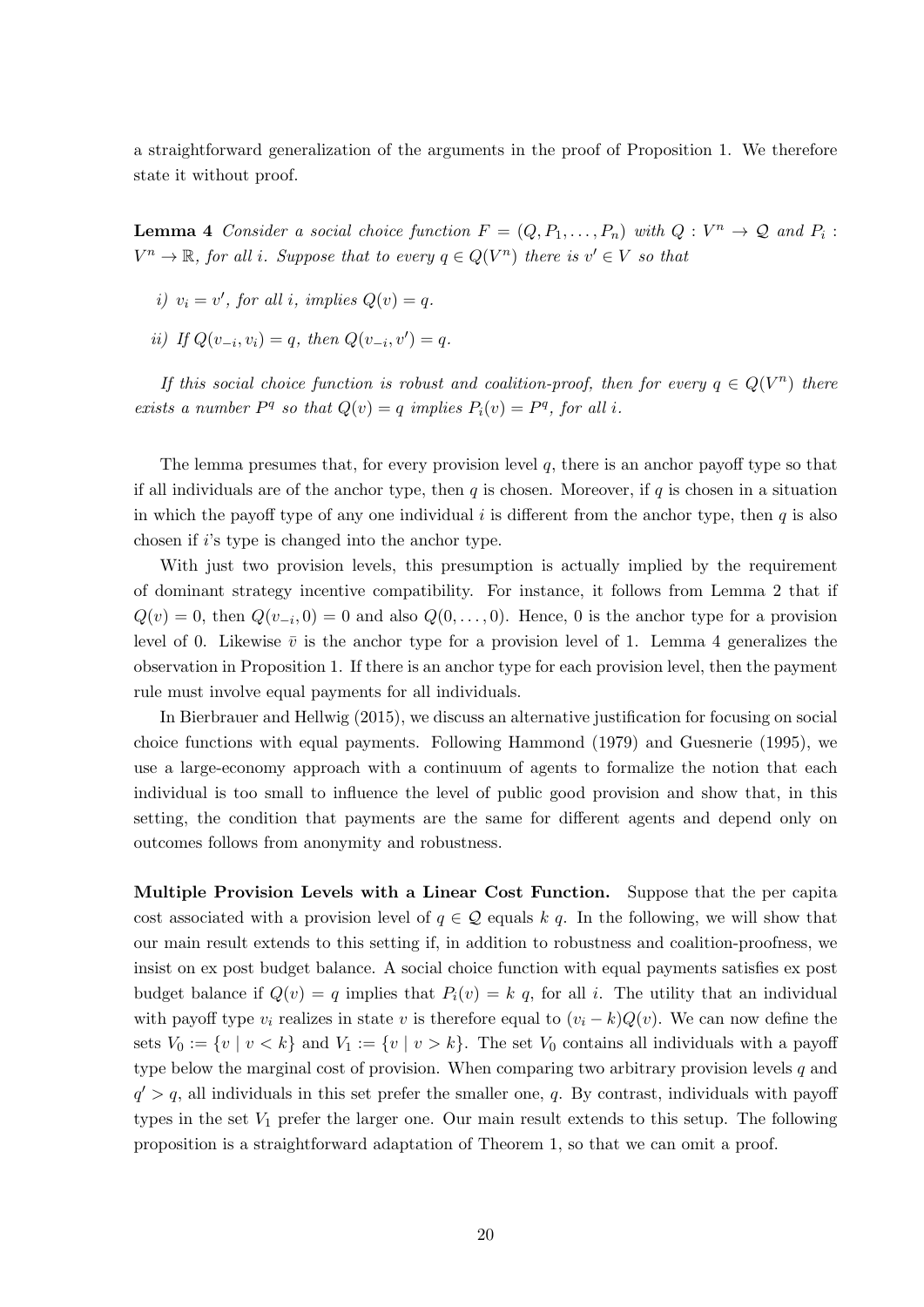Proposition 2 Suppose that per capita resource requirement associated with a provision level of q equals k q. Consider a social choice function  $F = (Q, P_1, \ldots, P_n)$  so that, for all i and v,  $P_i(v) = k Q(v)$ . This social choice function is robust and coalition-proof if and only if

 $s_1(v) \geq s_1(v')$  implies  $Q(v) \geq Q_F(v')$ .

Monotonicity in Population Shares. We will now provide a generalization of Theorem 1 that allows for an arbitrary set of provision levels and a nonlinear cost function. We begin with an alternative characterization of dominant strategy incentive compatibility. To this end, it will prove convenient to write the set of possible payoff types  $V$  as finite ordered set  $V = \{v^1, v^2, \ldots, v^m\}$ . Let  $S^k$  be the number of individuals with payoff type  $v^k$ , and let  $S = (S^1, \ldots, S^m)$ . Let S be the set of possible values of S. Let  $\bar{P}(S)$  be the individuals' payment in state S. The requirement of dominant strategy incentive compatibility can then be written as: For all k and all  $S \in \mathcal{S}$  with  $S^k > 0$ ,

$$
v^{k}Q(S) - \bar{P}(S) \ge v^{k}Q(\hat{S}) - \bar{P}(\hat{S}), \qquad (14)
$$

for all  $\hat{S} \in \mathcal{S}^{k-1}(S)$ , where

$$
\mathcal{S}^{k-1}(S) = \{ \hat{S} \in \mathcal{S} \mid \hat{S}^k = S^k - 1, \ \hat{S}^l = S^l + 1, \text{ for some } l \neq k, \text{ and } \hat{S}^j = S^j \text{ for all } j \neq k, l \} .
$$

A repeated application of the inequalities in  $(14)$  then yields the following: For all k and all  $S \in \mathcal{S}$  with  $S^k > 0$ ,

$$
v^{k}Q(S) - \bar{P}(S) \ge v^{k}Q(\hat{S}) - \bar{P}(\hat{S}), \qquad (15)
$$

for all  $\hat{S} \in \mathcal{S}^{-k}(S)$ , where

$$
\mathcal{S}^{-k}(S) = \{ \hat{S} \in \mathcal{S} \mid \hat{S}^k \le S^k, \text{ and } \hat{S}^l \ge S^l, \text{ for all } l \neq k, \} .
$$

Thus, equal payments and dominant strategy incentive compatibility imply a monotonicity in population shares: An individual with payoff type  $v^k$  prefers the outcome for situation S over the outcome for  $\hat{S}$  whenever one can move from S to  $\hat{S}$  by successively increasing the number of individuals with a payoff different from  $v^k$  at the expense of the number of individuals with a payoff type equal to  $v^k$ .

Monotonicity in population shares in turn implies coalition-proofness. To see this, note first that there is no type space so that a coalition consisting entirely of individuals with the same payoff type has a profitable deviation. Any such deviation would require that some of these individuals lie about their payoff type. By (15) this can only make these individuals worse off. If we limit attention to moderately uninformative belief systems, then there are also no deviations that are supported by individuals of several payoff types. If individuals with payoff types  $v^k$ and  $v<sup>l</sup>$  deviate jointly, and if all these individuals expect to benefit from that deviation at the ex interim stage, then, given the monotonicity in population shares, individuals with a payoff type  $v^k$  have an incentive to withdraw their contribution to the collective deviation and report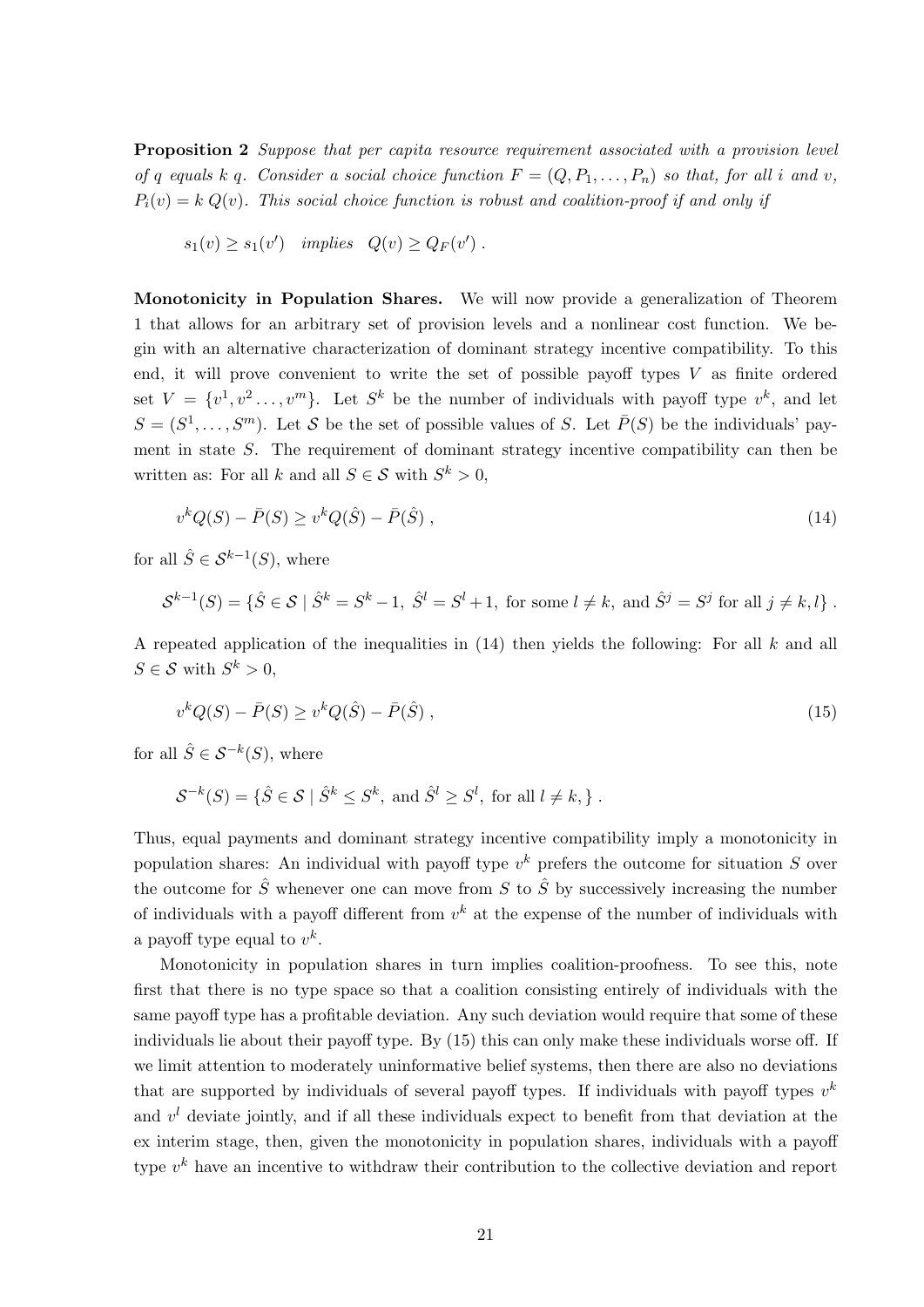their types truthfully, so that the joint deviation by types  $v^k$  and  $v^l$  is not subcoalition-proof.<sup>40</sup> We summarize these observations in the following proposition.

Proposition 3 A social choice function with equal payments is UB-robustly implementable and robustly coalition-proof if and only if it is monotonic in population shares, i.e. if and only if it satisfies (15).

The large-economy analysis in Bierbrauer and Hellwig (2015) establishes a related result for a model with a continuum of agents, a continuum of possible valuations and an arbitrary finite number of provision levels, with a weaker concept of coalition-proofness, under which collective deviations cannot be conditioned on beliefs, in particular, the complete-information beliefs that played a key role in the proof of Theorem 1. In that setting, a monotonic social choice function is shown to be robustly implementable and immune to robustly blocking coalitions if and only if it can be implemented by a voting mechanism. For an important class of social choice functions, the voting mechanism takes the form of a sequence binary votes on whether to raise the level of public-good provision by another unit. Thus in a setting with three provision levels, 0,1,2, and a convex cost function, participants would be asked to vote on whether they prefer  $Q = 1$  over  $Q = 0$  and on whether they prefer  $Q = 2$  over  $Q = 1$ . The chosen provision levels are  $Q = 0$ if the population share of the set of people preferring  $Q = 1$  over  $Q = 0$  falls short of a given threshold and  $Q = 2$  if the population share of people in favor of  $Q = 2$  exceeds another given threshold. In all other cases, the chosen provision level is  $Q = 1$ . Again only ordinal information on preferences is used. Intensities of preferences must not affect the decision on public-goods provision.

## 7 Concluding Remarks

Our main subject in this paper has been the problem of mechanism design for public-good provision in an economy with prior uncertainty as to whether it is efficient for the public good to be provided or not. If there are no participation constraints, a social choice function that yields surplus-maximizing outcomes can be implemented as a dominant strategy equilibrium of a properly designed mechanism. We show that, in some instances, however, these equilibria are implausible because they rely on information that (collectively) hurts the people who provide it. We impose a requirement of coalition-proofness to eliminate this possibility.

When coalition-proofness is imposed along with robust incentive compatibility, the implementability of a social choice function that yields surplus-maximizing outcomes can no longer be taken for granted. Social choice functions are robustly implementable and coalition-proof if and only if the provision can be characterized by a threshold such that the public good is provided if the population share of the net beneficiaries exceeds the threshold and is not provided if the population share of the net beneficiaries falls short of the threshold. Preference intensities

<sup>&</sup>lt;sup>40</sup>Note that, again by the monotonicity in population shares, there is no sub-sub-coalition that could possibly benefit from deviating from the truthful reports specified for the sub-coalition.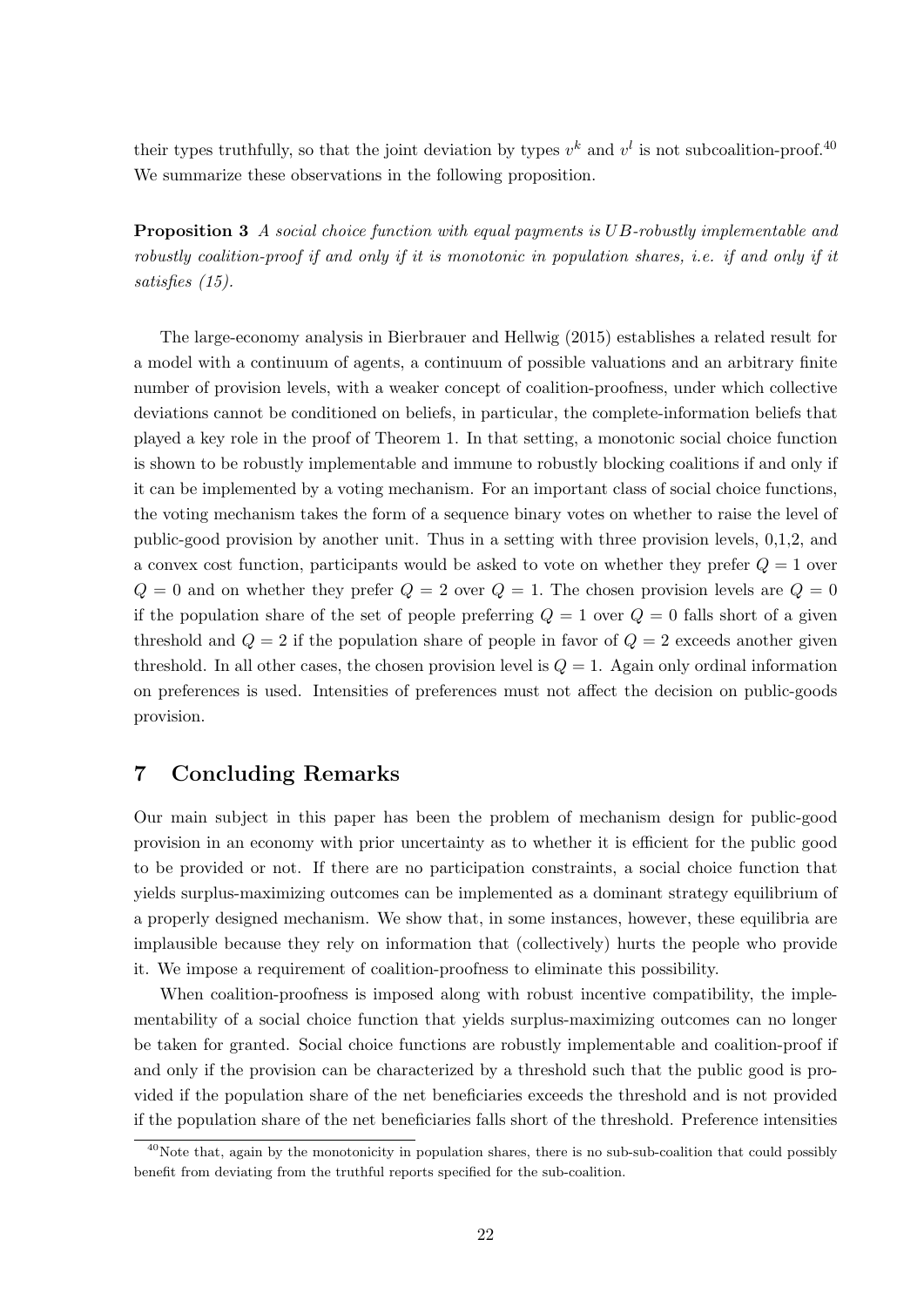cannot play a role. Net beneficiaries are the people for whom the benefits of the public good exceed the costs of the contribution they have to make; contributions are the same for all people and depend only on whether the public good is provided or not. Generally, such threshold rules cannot be used to implement surplus-maximizing outcomes, because they are not responsive to the preference intensities of those who benefit and those who are harmed by public-good provision.

The notion of robust incentive compatibility that we use, which goes back to Ledyard (1978) and Bergemann and Morris  $(2005)$ , has been criticized by Smith  $(2010)$ , and Börgers and Smith (2014) as being too restrictive. In their view, the ignorance of the mechanism designer about the participants' beliefs requires an incentive mechanism that is defined independently of those beliefs. It does not imply, however, that the actions the participants choose under a given mechanism must be independent of their beliefs. On the basis of this observation, Smith (2010) and Börgers and Smith  $(2014)$  provide examples of situations in which it is possible to Paretoimprove, at the ex interim stage, on the outcomes induced by a belief-independent equilibrium. This raises the question whether our theorem would remain true under their weaker notion of "undominatedness" of a social choice function. To make progress on this question, it will probably be necessary to first obtain a characterization of what "undominatedness" implies in the context of the public-good provision problem.

#### References

- d'Aspremont, C. and Gérard-Varet, L. (1979). Incentives and Incomplete Information. Journal of Public Economics, 11:25–45.
- Austen-Smith, D. and Banks, J. (1996). Information Aggregation, Rationality and the Condorcet Jury Theorem. American Political Science Review, 90:34–45.
- Barberà, S. (1979). A Note on Group Strategy-Proof Decision Schemes. Econometrica, 47:637– 640.
- Bennett, E. and Conn, D. (1977). The Group Incentive Properties of Mechanisms for the Provision of Public Goods. Public Choice, 29: 95-102.
- Bergemann, D. and Morris, S. (2005). Robust Mechanism Design. Econometrica, 73:1771–1813.
- Bernheim, B., Peleg, B., and Whinston, M. (1986). Coalition-proof Nash equilibria I. Concepts. Journal of Economic Theory, 42:1–12.
- Bierbrauer, F. (2009). Optimal Income Taxation and Public-Good Provision with Endogenous Interest Groups. Journal of Public Economic Theory, 11:311–342.
- Bierbrauer, F. (2012). Distortionary Taxation and the Free-Rider Problem. International Tax and Public Finance, 19:732–752.
- Bierbrauer, F. (2014). Optimal Tax and Expenditure Policy with Aggregate Uncertainty.American Economic Journal: Microeconomics, 6:205–257.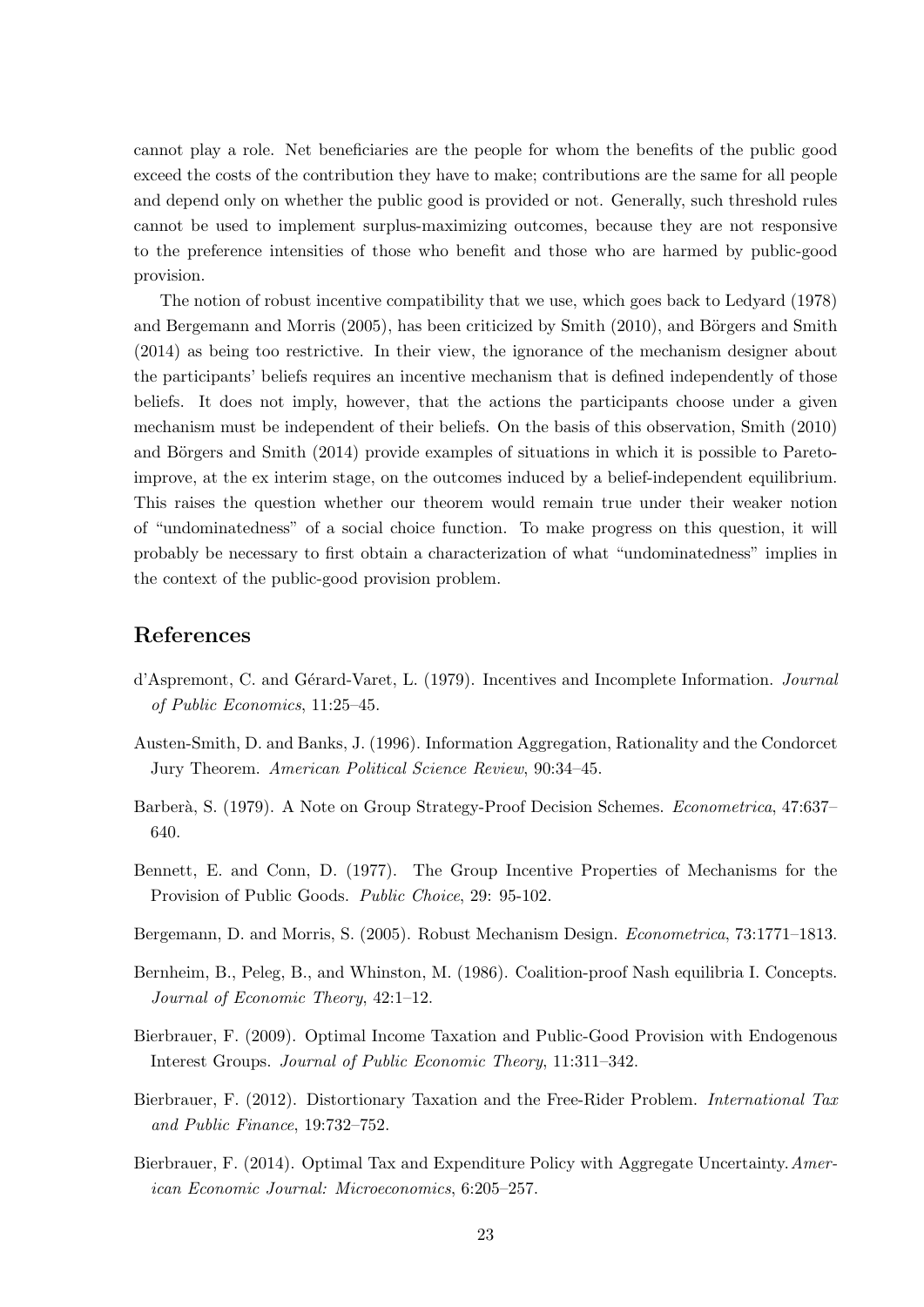- Bierbrauer, F. and Hellwig, M. (2011). Mechanism Design and Voting for Public-Good Provision. Preprint 2011/31, Max Planck Institute for Research on Collective Goods.
- Bierbrauer, F. and Hellwig, M. (2015). Public-Good Provision in Large Economies. Working Paper, Max Planck Institute for Research on Collective Goods.
- Buchanan, J. and Tullock, G. (1962). The Calculus of Consent. Univerysity of Michigan Press, Ann Arbor.
- Boylan, R. (1998). Coalition-Proof Implementation. Journal of Economic Theory, 82:132–143.
- Börgers, T. (2015). An Introduction to the Theory of Mechanism Design. Oxford University Press.
- Börgers, T. and Smith, D. (2014). Robust Mechanism Design and Dominant Strategy Voting Rules. Theoretical Economics, 9: 339–360.
- Casella, A. (2005). Storable Votes. Games and Economic Behavior, 51: 391–419.
- Che, Y. and Kim, J. (2006). Robustly Collusion-Proof Implementation. Econometrica, 74:1063– 1107.
- Clarke, E. (1971). Multipart Pricing of Public Goods. Public Choice, 11:17–33.
- Crémer, J. and McLean, R. (1985). Optimal Selling Strategies under Uncertainty for a Discriminating Monopolist when Demands are Interdependent. Econometrica, 53:345–361.
- Crémer, J. and McLean, R. (1988). Full Extraction of the Surplus in Bayesian and Dominant Strategy Auctions. Econometrica, 56:1247–1257.
- Crémer, J. (1996). Manipulation by Coalition Under Asymmetric Information: The Case of Groves Mechanisms. Games and Economic Behavior, 13:39–73.
- Dasgupta, P., Hammond, P., and Maskin, E. (1979). The Implementation of Social Choice Rules: Some General Results on Incentive Compatibility. The Review of Economic Studies, 46:185–216.
- Gibbard, A. (1973). Manipulation of Voting Schemes: A General Result. Econometrica, 41:587– 601.
- Gizatulina, A. and Hellwig, M. (2015). The Genericity of the McAfee-Reny Condition for Full Surplus Extraction in Models with a Continuum of Types. Mimeo, Max Planck Institute for Research on Collective Goods.
- Goeree, J. and Zhang, J. (2013). *Electoral Engineering: One Man, One Bid.* Discussion Paper, University of Zurich.
- Green, J. and Laffont, J.-J. (1977). Characterization of Satisfactory Mechanisms for the Revelation of Preferences for Public Goods. Econometrica, 45: 472-487.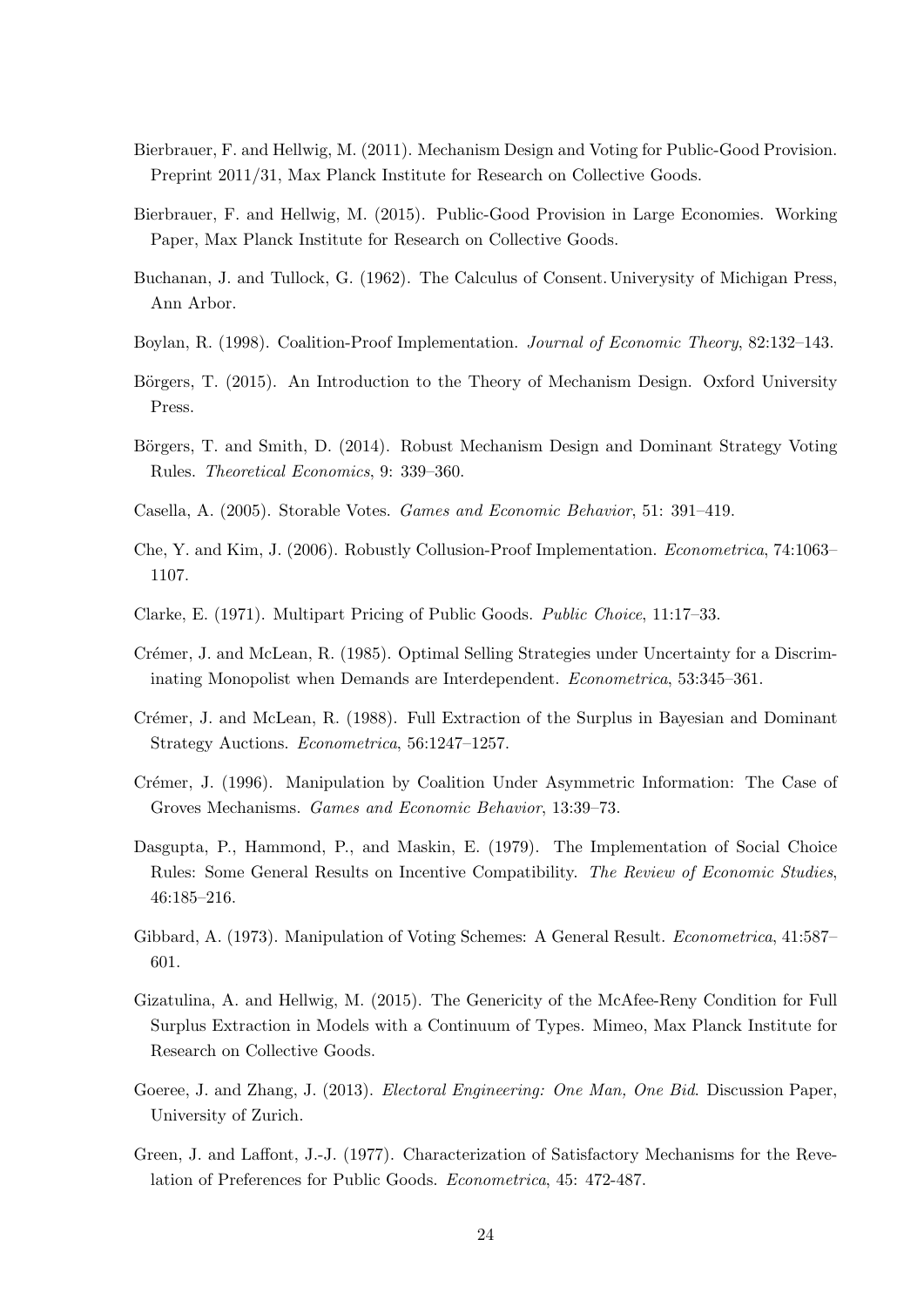- Green, J. and Laffont, J.-J. (1979). On Coalition Incentive Compatibility. Review of Economic Studies, 46: 243-254.
- Groves, T. (1973). Incentives in Teams. Econometrica, 41:617–663.
- Guesnerie, R. (1995). A Contribution to the Pure Theory of Taxation. Cambridge University Press.
- Hammond, P. (1979). Straightforward Individual Incentive Compatibility in Large Economies. Review of Economic Studies, 46:263–282.
- Hellwig, M. (2003). Public-good Provision with Many Participants. Review of Economic Studies, 70:589–614.
- Laffont, J. and Martimort, D. (1997). Collusion under Asymmetric Information. Econometrica, 65:875–911.
- Laffont, J. and Martimort, D. (2000). Mechanism Design with Collusion and Correlation. Econometrica, 68:309–342.
- Ledyard, J. (1978). Incentive Compatibility and Incomplete Information. Journal of Economic Theory, 18:171–189.
- Mailath, G. and Postlewaite, A. (1990). Asymmetric Information Bargaining Problems with Many Agents. Review of Economic Studies, 57:351–367.
- McAfee, P. and Reny, P. (1992). Correlated Information and Mechanism Design. Econometrica, 60: 395–421.
- Mirrlees, J. (1971). An Exploration in the Theory of Optimum Income Taxation. Review of Economic Studies, 38:175–208.
- Moulin, H. (1980). On Strategy-Proofness and Single Peakedness. Public Choice, 35:437–455.
- Moulin, H. (1999). Incremental Cost Sharing: Characterization by Coalition Strategy-Proofness. Social Choice and Welfare, 16:175–208.
- Neeman, Z. (2004). The Relevance of Private Information in Mechanism Design. Journal of Economic Theory, 117:55–77.
- Peleg, B. and Sudhölter, P. (1999). Single-peakedness and coalition-proofness. Review of Economic Design, 4: 381–387.
- Satterthwaite, M. (1975). Strategy-Proofness and Arrow's conditions: Existence and correspondence theorems for voting procedures and social welfare functions. Journal of Economic Theory, 10:187–217.
- Smith, D. (2010). A Prior Free Efficiency Comparison of Mechanisms for the Public Good Problem. Mimeo, University of Michigan.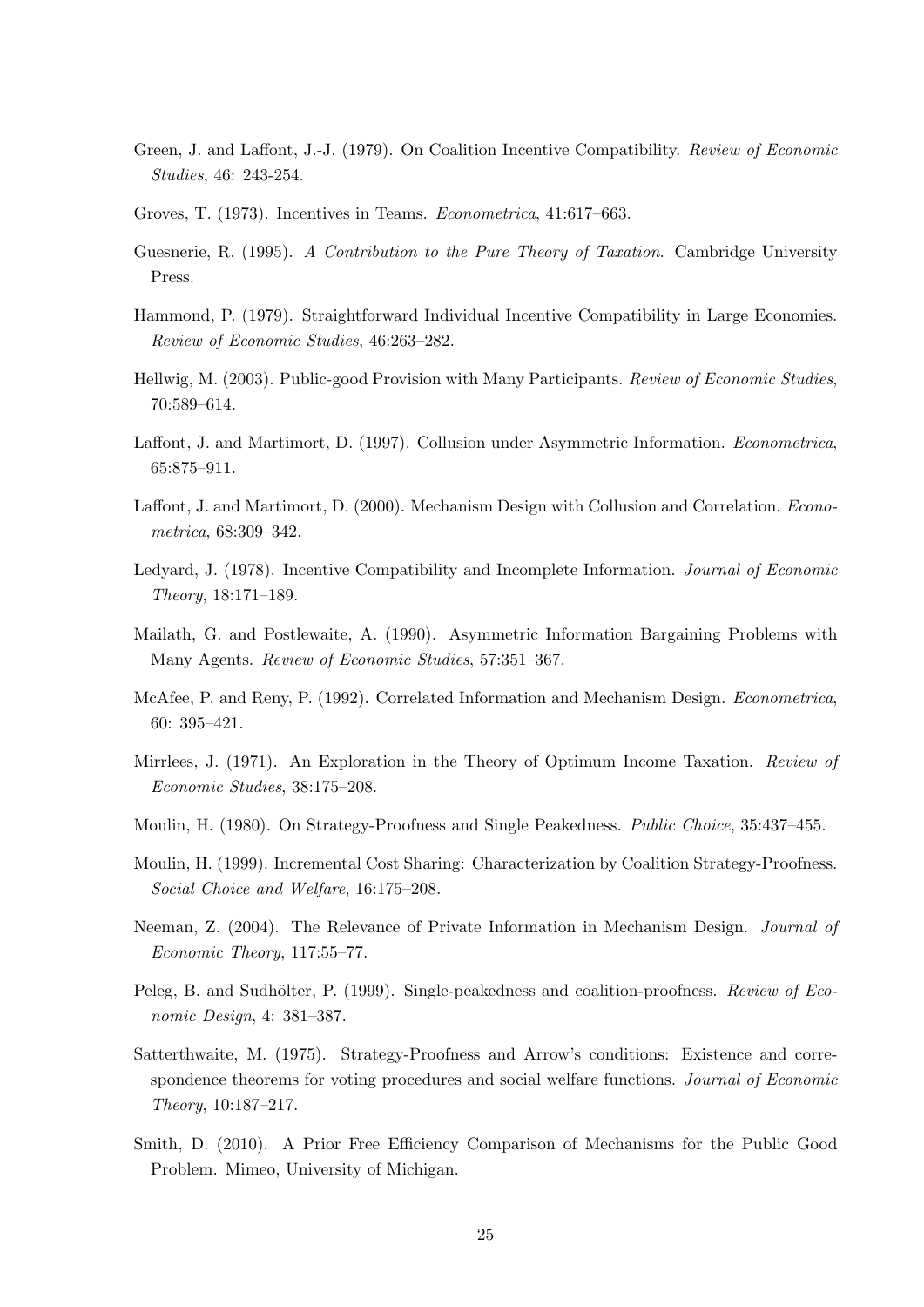## A Proofs

#### Proof of Proposition 1

We begin by showing that a property that we will term *neutrality* is implied by the requirements of robustness and coalition-proofness. Under this property, the influence of a player  $i$  on the payment of any other player  $j$  is limited in a particular way. Specifically, neutrality requires that a change in individual  $i$ 's payoff type, which is inconsequential both for the decision on public-goods provision and for  $i$ 's payments, does not affect the payment of individual j.

Lemma 5 If an anonymous social choice function is robustly implementable and robustly coalitionproof, then it is neutral, i.e. for any pair of individuals i and j, any  $v_{-i-j}$ , and pair  $v_i$  and  $v'_i$  and any  $v_j$ :  $Q(v_{-i-j}, v_i, v_j) = Q(v_{-i-j}, v'_i, v_j)$  and  $P_i(v_{-i-j}, v_i, v_j) = P_i(v_{-i-j}, v'_i, v_j)$  imply  $P_j(v_{-i-j}, v_i, v_j) = P_j(v_{-i-j}, v'_i, v_j).$ 

**Proof** Suppose to the contrary that there are individuals i and j,  $v_{-i-j}$ , a pair  $v_i$  and  $v'_i$  and  $v_j$  so that  $Q(v_{-i-j}, v_i, v_j) = Q(v_{-i-j}, v'_i, v_j)$ ,  $P_i(v_{-i-j}, v_i, v_j) = P_i(v_{-i-j}, v'_i, v_j)$ , but  $P_j(v_{-i-j}, v_i, v_j) \neq P_j(v_{-i-j}, v'_i, v_j)$ . We show that this implies a violation of coalition-proofness.

Suppose the true payoff type profile equals  $(v_{-i-j}, v_i, v_j)$ . Consider a deviation from truthtelling by individuals i and j, and suppose they report instead  $(v'_i, v_j)$ . By dominant strategy incentive compatibility, individual j, who still reports truthfully, is giving a best response. Individual i's deviation neither affects the decision on public-goods provision, nor his payment. Hence, the deviation yields the same payoff as truthtelling, and therefore is a best response. Since individual i's payoff is unaffected he is willing to participate in the deviation. Coalition-proofness, therefore requires that individual  $j$  is not made strictly better off by the deviation, which requires that  $P_j(v_{-i-j}, v_i, v_j) \leq P_j(v_{-i-j}, v_i', v_j)$ . Since we hypothesized that  $P_j(v_{-i-j}, v_i, v_j) \neq P_j(v_{-i-j}, v'_i, v_j)$ , it must be the case that  $P_j(v_{-i-j}, v_i, v_j) < P_j(v_{-i-j}, v'_i, v_j)$ . Then, however, if the true payoff type profile equals  $(v_{-i-j}, v'_i, v_j)$ , a deviation by i and j to  $(v_i, v_j)$  is such that both are giving a best response, individual i is willing to participate and j is made strictly better off. Hence, a contradiction to coalition-proofness.

Lemma 6 Let F be anonymous, robustly implementable and robustly coalition-proof. Then it has the following properties:

i) For every pair of individuals i and j, and for every v with  $Q(v) = 0$ ,

$$
Q(v_{-i-j}, 0, 0) = 0 \quad and \quad P_i(v_{-i-j}, 0, 0) = P_i(v_{-i-j}, v_i, v_j) \tag{16}
$$

ii) For every pair of individuals i and j, and 1 for every v with  $Q(v) = 1$ ,

$$
Q(v_{-i-j}, \bar{v}, \bar{v}) = 1 \quad and \quad P_i(v_{-i-j}, \bar{v}, \bar{v}) = P_i(v_{-i-j}, v_i, v_j). \tag{17}
$$

iii) For every pair of individuals i and j, and for every v,  $P_i(v_{-i-j}, v_i, v_j) = P_j(v_{-i-j}, v_i, v_j)$ .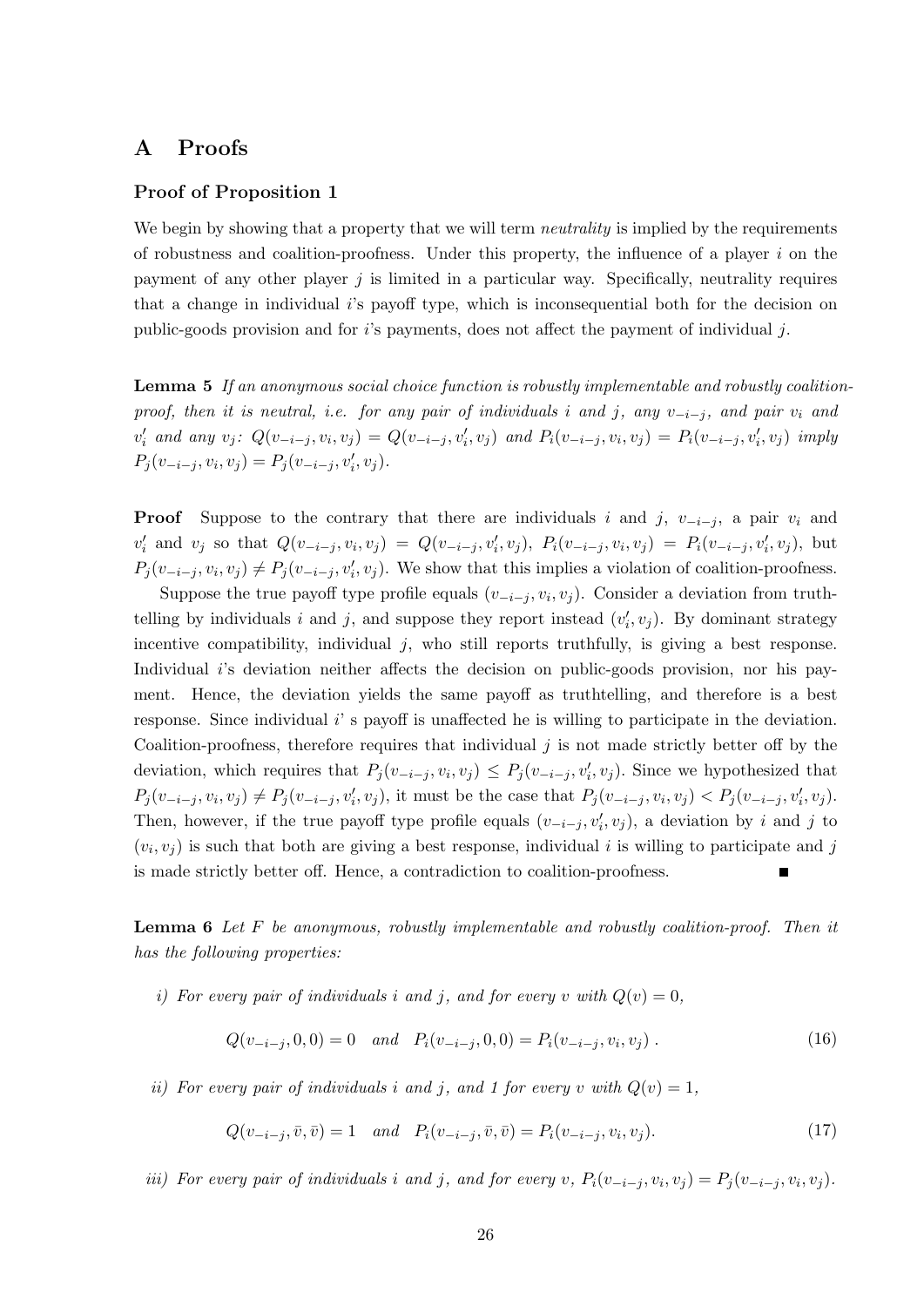**Proof** We only prove part i). The proof of part ii) is analogous. By anonymity, part iii) follows from i) and ii). Let  $F$  be anonymous, robustly implementable and robustly coalition-proof. Fix some v so that  $Q(v) = 0$  and suppose that two individuals  $I' = \{i, j\}$  jointly announce  $(0, 0)$ instead of  $(v_i, v_j)$ . Since  $Q(v) = 0$ , Lemma 2 implies

$$
Q(v_{-i-j}, v_i, v_j) = Q(v_{-i-j}, 0, v_j) = Q(v_{-i-j}, v_i, 0) = Q(v_{-i-j}, 0, 0) = 0,
$$

 $P_i(v_{-i-j}, v_i, v_j) = P_i(v_{-i-j}, 0, v_j)$ , and  $P_j(v_{-i-j}, 0, v_j) = P_j(v_{-i-j}, 0, 0)$ . Neutrality then implies  $P_i(v_{-i-j}, 0, v_j) = P_i(v_{-i-j}, 0, 0)$ . Hence,  $P_i(v_{-i-j}, v_i, v_j) = P_i(v_{-i-j}, 0, 0)$ .

Corollary 2 If an anonymous social choice function is robustly implementable and robustly coalition-proof, then there exist numbers  $P^0$  and  $P^1$  so that, for all v, and all i,

$$
P_i(v) = \begin{cases} P^0 & \text{if } Q(v) = 0, \\ P^1 & \text{if } Q(v) = 1. \end{cases}
$$
 (18)

**Proof** We only show that there is a number  $P^0$  so that, for all i,  $P_i(v) = P^0$ , whenever  $Q(v) = 0$ . By Lemma 6, it follows that, for all v, all individuals make the same payments, i.e.,  $P_i(v) = P_i(v) := \overline{P}(v)$ , for any pair  $(i, j)$ . From part i) it follows that, starting from an arbitrary v, with  $Q(v) = 0$ , if we successively replace valuations  $v_i$ , that are possibly different from 0, by 0, the decision on provision and the payment  $\overline{P}$  remain unaffected. Hence, if v is such that  $Q(v) = Q(0, \ldots, 0) = 0$ , then also  $\bar{P}(v) = \bar{P}(0, \ldots, 0)$ .

#### Proof of Theorem 1

Necessity of the Conditions of Theorem 1. We seek to show the following: Given a social choice function  $F = (Q, P^1, P^0)$  and given that  $P^1 - P^0 \cap V = \emptyset$ , F is robustly implementable and robustly coalition-proof only if, for all v and v' in  $V^n$ ,  $s_1(v) \geq s_1(v')$  implies  $Q(v) \geq Q(v')$ . Suppose that this condition fails to hold, i.e., that  $Q(v) = 0$  and  $Q(v') = 1$  for some v and v' such that  $s_1(v) \geq s_1(v')$ . Our proof has three steps: We first show that, under a direct mechanism for this social choice function, there is a type space with a moderately uninformative belief system so that a coalition has a profitable deviation. As a second step we show that the profitable deviation leads to an interim Nash equilibrium. And finally, as a third step, we argue that this deviation does not provoke further deviations by sub-coalitions.

Step 1. To focus on the essentials of the argument, suppose first that, in fact,  $s_1(v) = s_1(v')$ . We claim that, for some moderately uninformative belief system, there is a coalition that has a profitable deviation.

Consider the coalition of people with payoff types in  $V_0 = \{v_i \in V \mid v_i < P^1 - P^0\}$  and denote  $s_0(v) := \#\{i \mid v_i \in V_0\}.$  All these people prefer the outcome for the state v to the outcome for the state  $v'$ . Thus, if the belief system is degenerate and all beliefs assign all probability mass to a type vector t so that  $\tau(t) = v'$ , a coalition of people with payoff types in  $V_0$  would have a profitable deviation if they could find a vector of reports  $\hat{v}_0 = (\hat{v}_i)_{\{i\mid v_i \in V_0\}}$  such that  $Q(\hat{v}_0, v'_1) = 0$ , where  $v'_1$  is the restriction of the vector  $v'$  to  $\{i \mid v_i \in V_1\}$ , and  $V_1 := \{v_i \in V \mid v_i > P^1 - P^0\}$ .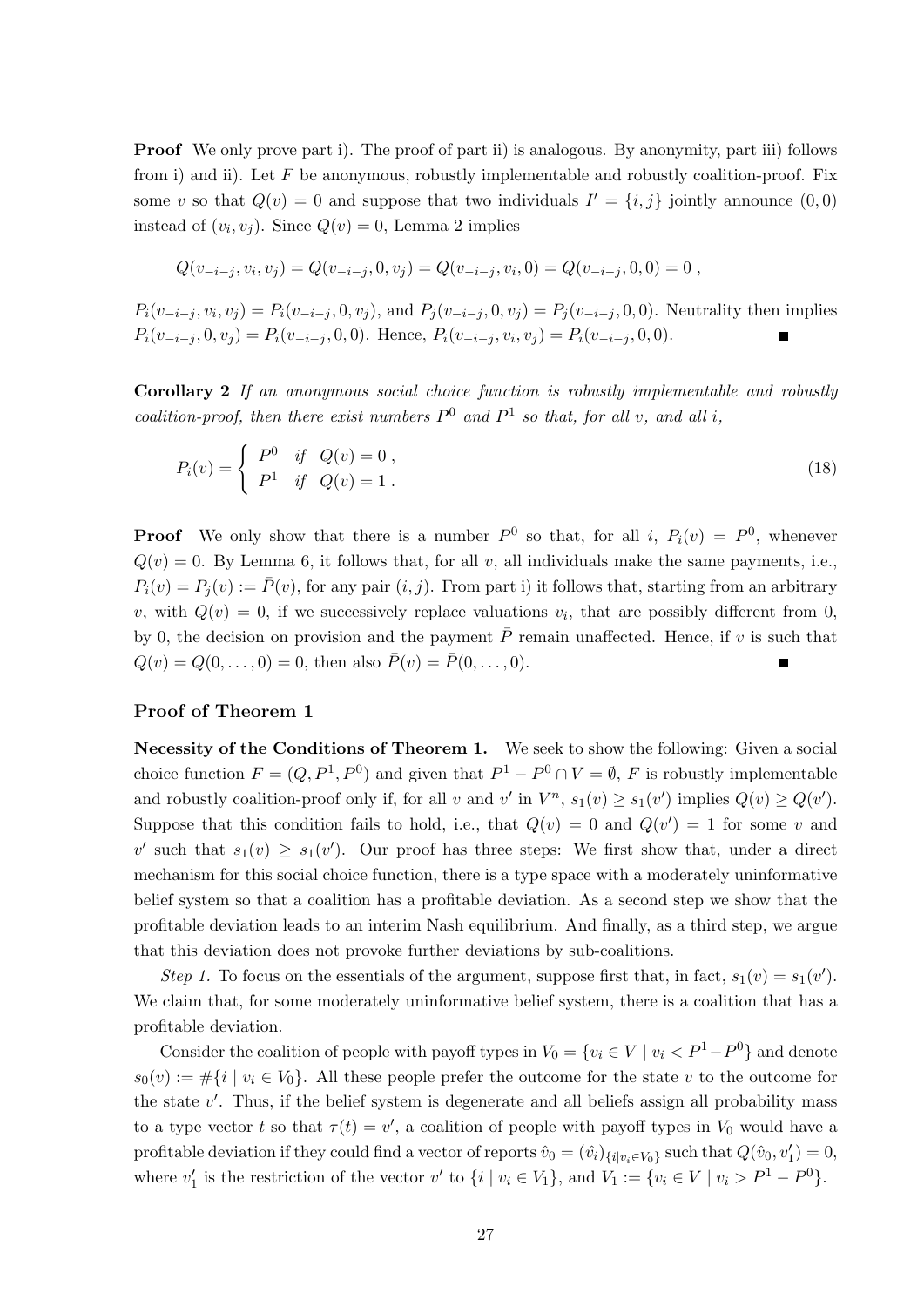For instance, since  $Q(v) = 0$ , this coalition would prefer to deviate from truth-telling if there was  $\hat{v}_0$  so that  $(\hat{v}_0, v'_1) = v$ . Because this coalition does not control  $v'_1$ , it may not be able to do so. Hence suppose that  $(\hat{v}_0, v'_1) = v''$  and that  $v'' \neq v$ . If the coalition of people with payoff types in  $V_0$  is to be prevented from having a profitable deviation if beliefs assign all probability mass to a type profile t with  $\tau(t) = v'$ , it must be the case that  $Q(v'') = 1$ .

But now consider the coalition of people with types in  $V_1$ . All these people prefer the outcome for  $v'$  and, therefore, also the outcome for  $v''$  to the outcome for v. Thus, if the belief system is degenerate and beliefs assign all probability mass to t so that  $\tau(t) = v$ , a coalition of people with types in  $V_1$  has a profitable deviation if there exists a profile of reports  $\hat{v}_1$  so that

$$
(v_0,\hat{v}_1)=v''\ ,
$$

which yields the outcome  $Q(v'') = 1$ . Because, by the definition of v'', the coalition of people with payoff types in  $V_1$  has the same size under  $v''$  as under v and  $v'$  and, moreover, the restrictions of  $v''$  and v to the set  $V_0$  are the same, such a deviation is in fact available.

Thus, if there are two preference profiles v and v' with  $s_1(v) = s_1(v')$ , under a direct mechanism for a social choice function prescribing  $Q(v) = 0$  and  $Q(v') = 1$  there is a coalition that possesses a profitable deviation. Either it is a coalition of people with payoff types in  $V_0$  when beliefs put all probability mass on  $v'$ , or a coalition of people with payoff types in  $V_1$  when beliefs put all probability mass on v.

In the preceding argument, the assumption that  $s_1(v) = s_1(v')$ , is not really needed. A little reflection shows that, if  $s_1(v) \geq s_1(v')$ , the coalitions in the preceding argument have even more scope for finding collective deviations so as to generate reports equal to  $v''$ .

Step 2. We now show that the collective deviations considered in Step 1 are themselves immune to deviations by sub-coalitions of size one, i.e. that no individual has an incentive to deviate from the behavior stipulated by the coalition. Suppose that individual  $i$  belongs to a coalition I' of individuals with payoff types in  $V_1$  that changes the outcome from  $Q(v)$ 0 to  $Q(v_{I\setminus I'}, \hat{v}_{I'}) = 1$ . By the requirement of robust incentive compatibility, truth-telling is individually a best response for all possible reports of the individuals different from  $i$ . Thus, we have to verify that, for any such individual i,  $v_i Q(v_{I\setminus I'}, \hat{v}_{I'-i}, \hat{v}_i) - P^1$  is as large as the utility realized by i under the payoff type profile  $(v_{I\setminus I'}, \hat{v}_{I'-i}, v_i)$ . If  $Q(v_{I\setminus I'}, \hat{v}_{I'-i}, v_i) = 1$ , then this is obviously true. If, by contrast,  $Q(v_{I\setminus I'}, \hat{v}_{I'-i}, v_i) = 0$ , then truth-telling yields a payoff of  $-P<sup>0</sup>$ . Since, by assumption,  $v_i \in V_1$ , this is less than the payoff of  $v_1 - P<sup>1</sup>$  that is realized when reporting  $\hat{v}_i$ , a contradiction to the assumption that the social choice function is implementable in dominant strategies.

Step 3. We argue that the coalitions that are constructed in Step 1 are themselves subcoalition-proof. The members of these coalitions have the same beliefs and the same preferences over the two outcomes,  $Q = 0$  with payments of  $P^0$ , or  $Q = 1$  with payments of  $P^1$ . Hence, a coalition that benefits from inducing the outcome  $Q = 0$  on a type space with a degenerate belief system is sub-coalition-proof: While a sub-coalition might be able to turn the outcome back into  $Q = 1$ , this would make all members of the sub-coalition worse off.